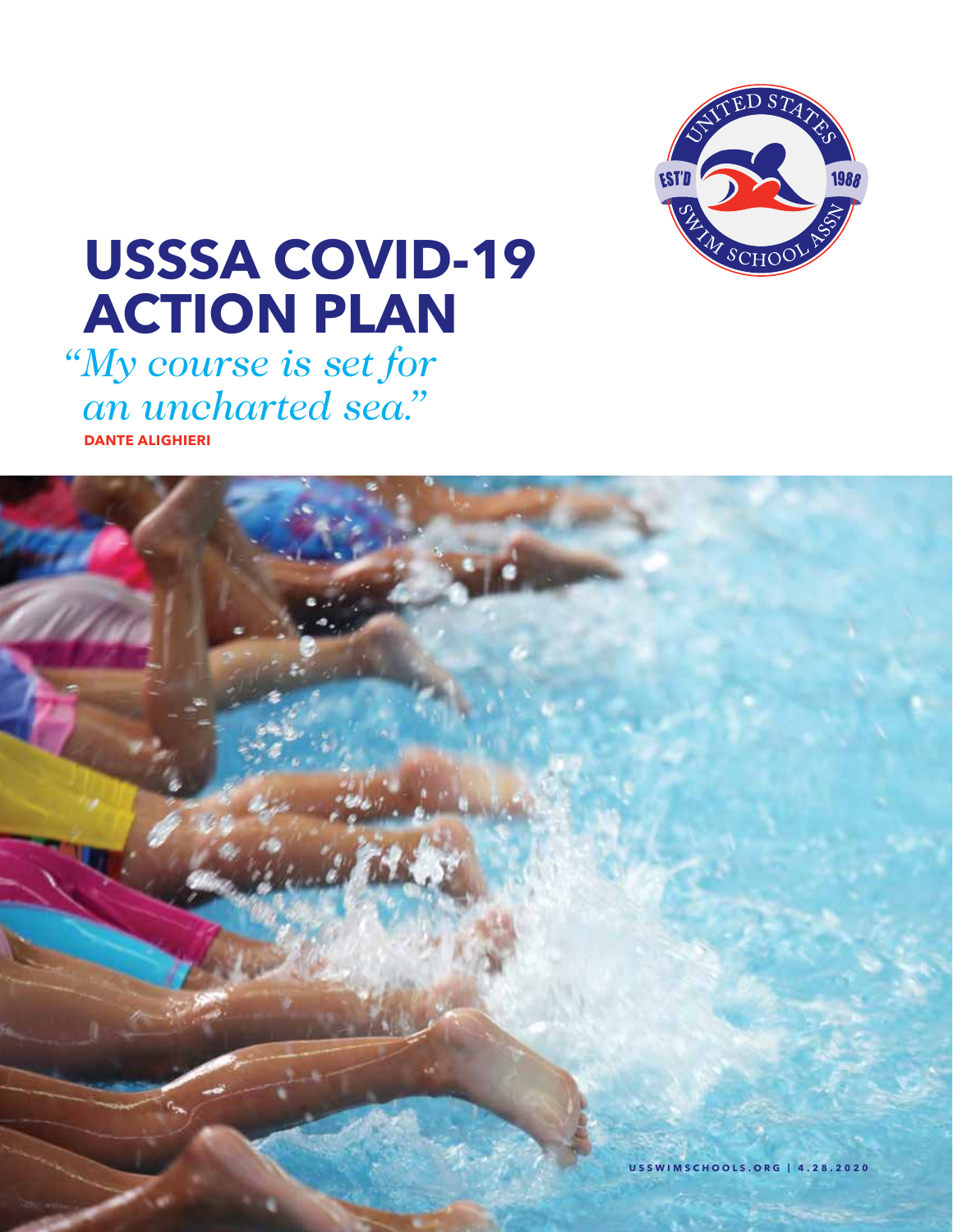### *We have all been thrust into uncharted seas.*

We have no choice; this has come upon us whether we want it or not. We have dealt with the initial shock of Covid19. Now is the time to plan what our next steps are and how to prepare ourselves.

For about the last week or so, we have been a part of a number of calls and wanted the association to be able share best practices and what we envision we should be doing to reopen safely. This is why we are assembling best practices and resources. We realize that individual situations will be different. These will be dictated by local authorities, your physical plant, your community norms and how you teach your lessons. We envision this to be a living document that will benefit as we all learn what is working and what is not.

We would also like to thank those that helped in creating this document. We wish to thank the Aqua–Tots Corona Task force and Ron Sciarro for sharing their document. It was created with the help of CEO's from Goldfish, Emler, Hubbard and Cal Elite and others. Other input has been provided during zoom calls, research and phone calls. Miren Oca has also been a leader in trying to work through these ideas. Many others have contributed and if we missed you know that we appreciate every contribution. We are all smarter than any one of us. The task force chose the tagline of "Better together–Making a difference in our communities." We would also like to thank Liz Claytor and Sara Biskie for helping with this project.

We also see there is a two prong approach to take. First, we need to communicate and lobby with our local authorities to make sure we are able to open at an appropriate time. Many city and county pools are not going to open this year. Some of this is due to budget, some is due to concern over crowds gathering. We should work vigorously to make sure

we do not get lumped into this group. We need to provide our local authorities with the steps we will use to safely open. In order to do this we are working on a letter to use to lobby your governor, state legislature, county bodies and health departments. Whoever will be making the decision if pools can open in some phase of their reopening plan. You will find in this document a letter which you can edit and personalize to your situation. I urge you to take this step now. Don't wait. We would also urge you to band together with other swim groups and businesses in your area. Politicians are more likely to listen to a group. You may not have much luck initially but keep plugging away and eventually you will find a sympathetic ear. Enlist anyone who you think may be able to help you. Don't forget all your swim families that believe in you and want to see you succeed.

In Addendum A at the end of this document is a letter Liz Claytor from Splash Swim School is putting together for her county and state representatives in California. There is also a letter from Jon Alpert from Waterworks Aquatics that he had written for the governor of California. These are examples which you can edit and make it personal for you and your local situation.

Determine who will be making these decisions and start a dialogue. This is imperative so that you can open when allowed. If you are unsure where to start, your local Chamber of Commerce might be able to make some introductions or referrals for you. Realize also that you don't have to open if you are not ready or do not feel comfortable to open. But having options is preferable to not being able to open because of conditions that do not apply to your business.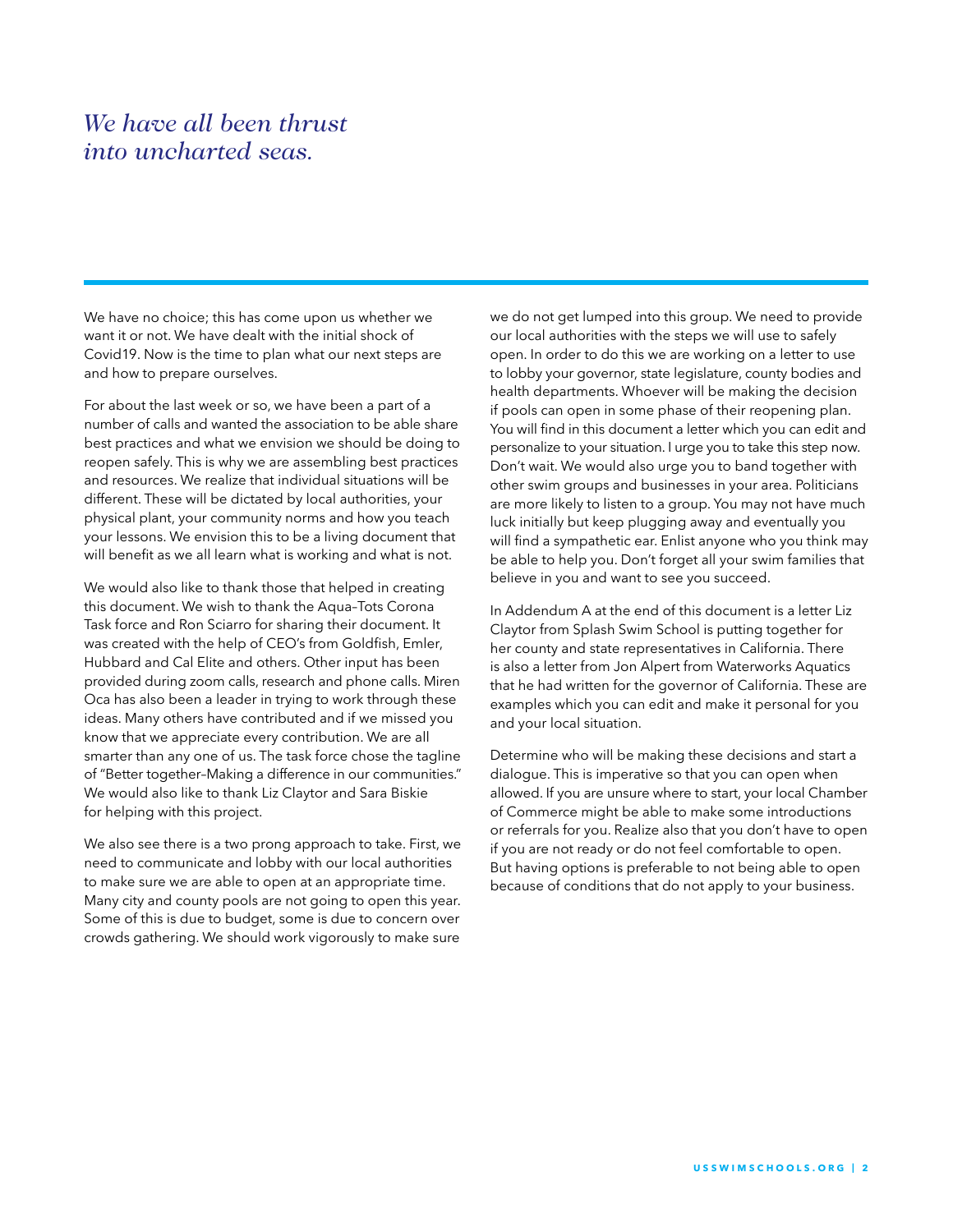# **TABLE OF CONTENTS**

### **P5 | PRE–OPENING**

### **P6 | AREA 1**

### ENTERING THE BUILDING PARKING LOT, FRONT DOOR AND ENTRY AREA

- Physical considerations for Front door and Customer Service Desk
- For Instructors Entering the Building
- For Customer Service and Management Entering the Building
- Customers Entering the Building

### **P10 | AREA 2**

### LOBBY – AREA AFTER ENTRY NOT INCLUDING ENTRY AREA, CHANGING ROOMS AND POOL

- Physical considerations for Lobby
- Chairs and Tables in Lobby Area
- Play Areas
- Retail Display Snack Bars and Drinks
- Instructors Lobby
- Front Desk for Customer Service Team and Managers Lobby/Customer Interaction
- Customer Flow in Lobby

### **P13 | AREA 3**

#### POOL ROOM

- Physical Considerations for Pool Room
- Instructors Pool Room
- Customers Pool Room

### **P15 | AREA 4** CHANGING ROOMS AND BATHROOMS

**P15 | AREA 5** OFFICE ENVIRONMENT

### **P17 | ADDENDUM A**

### LETTERS TO OFFICIALS

- Sample Letter 1
- Sample Letter 2
- Sample Letter 3

### **P21 | ADDENDUM B**

LIST OF CHEMICALS EFFECTIVE AGAINST COVID–19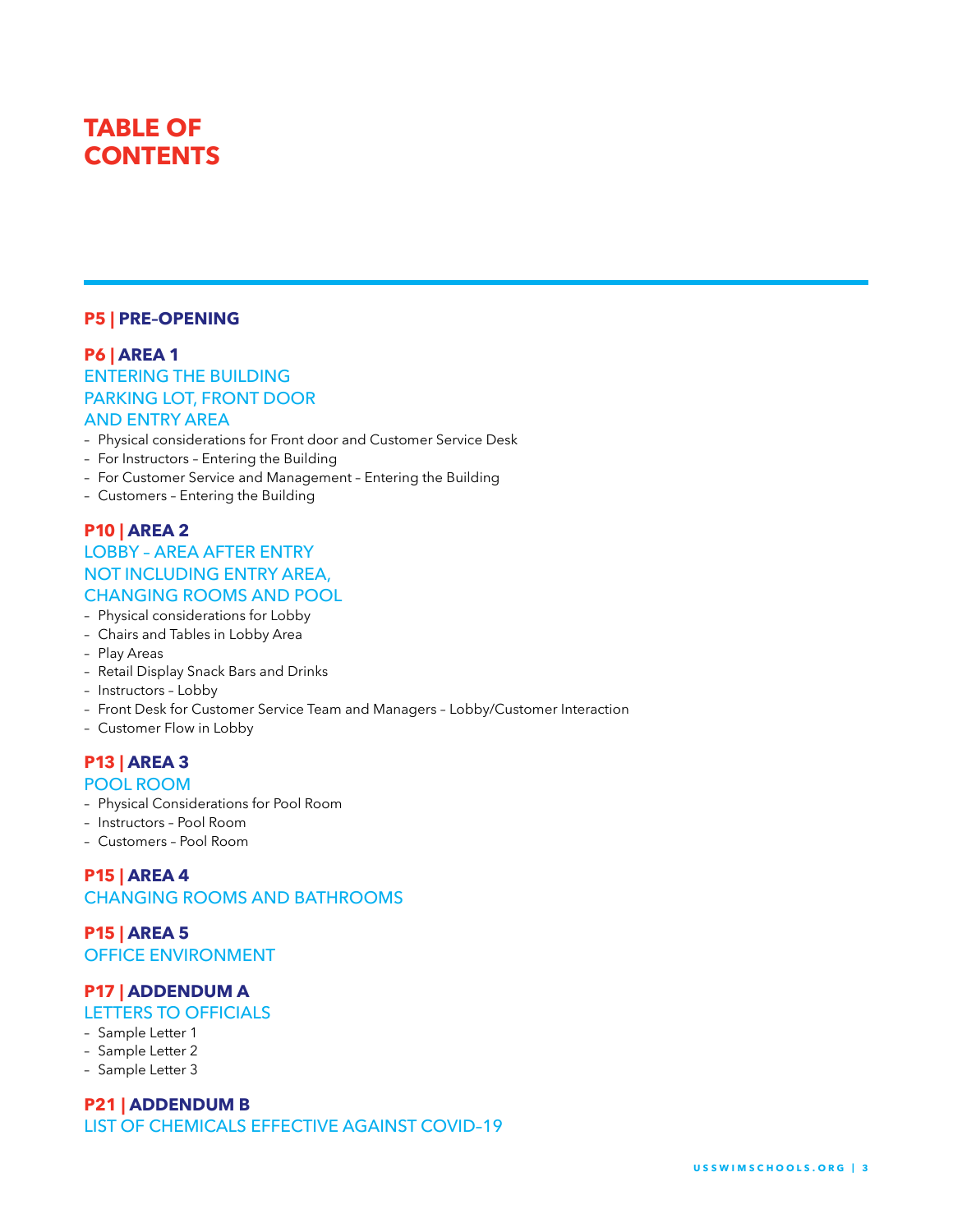### **BEST PRACTICES FOR SWIM SCHOOLS**

*An important disclaimer, we are gathering information from many sources. You must use your own knowledge and best judgment. If in doubt consult you local professionals and authorities.*

These best practices are being created April 26, 2020. You may or may not use them. Using these best practices in no way guarantees that communicable diseases, including but not limited to COVID–19 will not be present in a facility; that people actively infected with communicable diseases might be present in the facility nor does implementation of these best practices guarantee that a person or persons will not contract COVID–19 or other communicable diseases from persons or contact within such facility.

Before we get to the best practices we need to think about a few things. We need to make sure that our messaging to our families matches our actions. We need to make sure that these are actions we can do consistently and sustain for as long as needed.

As we talk about social distancing, realize that a 6ft radius circle has an area of 113 sq ft. This is one way to calculate how many people can be within your building. We need to calculate how many people we can have at a facility at a given time. Divide sq footage of the common area of the building by 113 if you chose to use that number. We don't think we can have 2000 children in our facility in the near term. So we need to come up with what we think our program will look like and that may make some of our best practices easier to define. With fewer people in the building and the pool, it may mean that we have fewer concerns about social distancing.

We also recognize that for all us there will be phases of opening. Conditions that exist on day one will be different 3 months in. So defining our conditions by phase may be a good exercise. We are currently hearing that about 65% of families are replying to surveys that they will return when we open. The association is preparing a survey you can use with your families. This survey should help us all understand better what our families expect.

facilities and that we will keep their children safe. That has not changed but we must show the cleaning and communicate what we are doing. We have to regain their trust as every business does.

The CDC does not consider properly maintained pool water to allow the spread of Covid-19. They are more concerned about proximity to people in our building; whether in lessons or in the lobby. It has been pointed out that this has not been proven. CDC acknowledged this. They are basing this on other coronaviruses such as SARS and MERS. The research is mostly being focused on testing and treatment. We may not see specific Covid-19 research for some time.

So with a phased open plan with occupancy numbers in place now we can determine how to best open our businesses back up. As you look at this list, remember that not all these will apply to your business. Feel free to add or subtract to the list to make it work in an effective and sustainable way for your business.

Things to consider are if you can have separate entrance and exit doors, what are areas that are congested and how can we minimize that. How can we reduce the amount of things that have to be touched in our building. Some of these will be easy, some of these will take some time. But think about how to do this in phase 1 of your open and how it might be modified as you go through subsequent phases. These best practices are written in the affirmative because that is easier. Edit to what will work best for you and your company.

One of the first things to do is appoint someone to be your COVID–19 officer. This can be you but make sure someone is following government and health agency news so that you are up to date on the most recent information. It is important to take the recommendations in this document and choose how your facility will respond. This can be the basis of an infectious disease action plan to have in a folder in case anything like this happens again. Could be a more localized infectious disease but better if you are prepared.

It is imperative that our employees feel safe coming back to work. If we do not have their trust then we will have much bigger problems. Get input from staff and make sure everyone is aware of what is being done to protect them.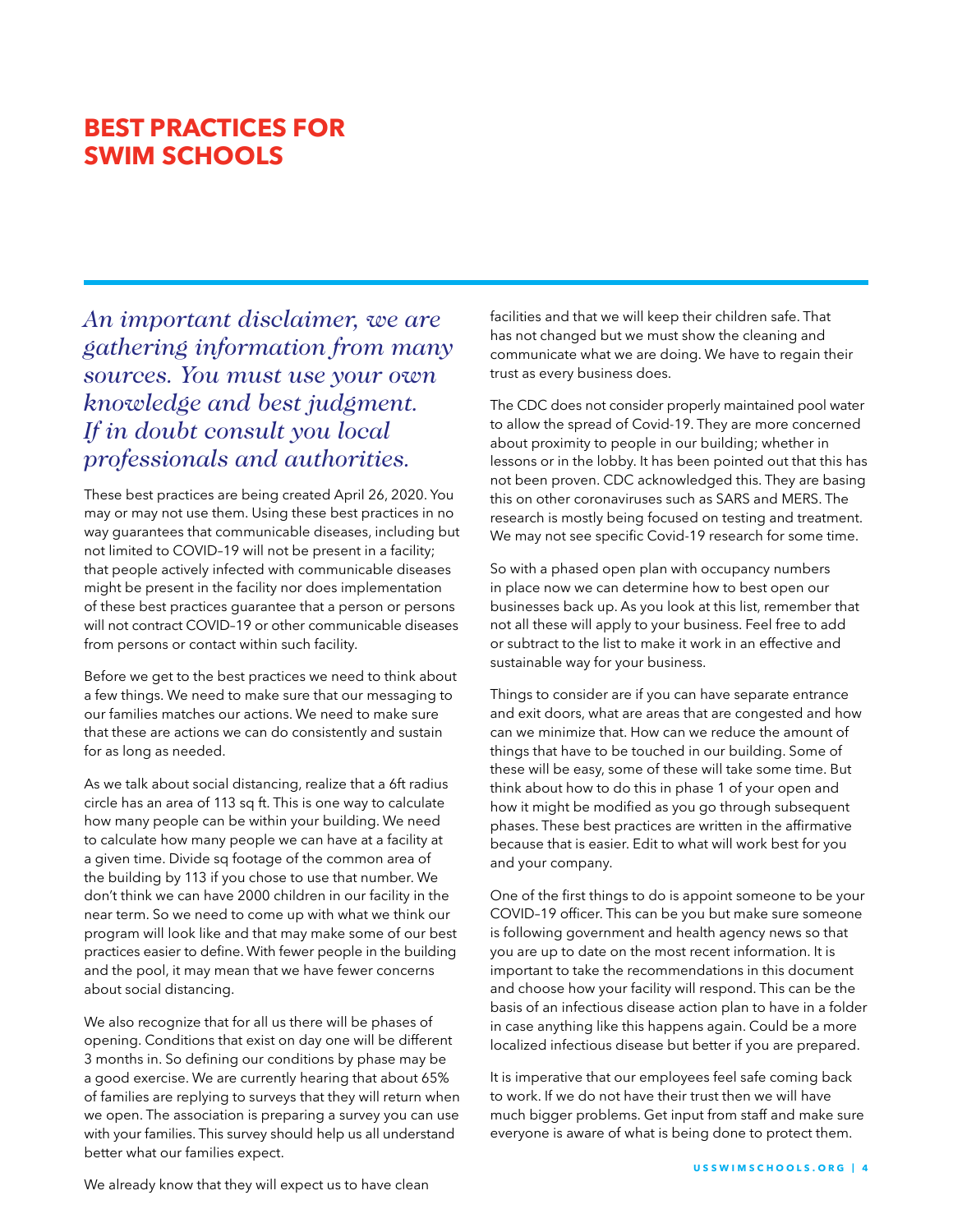### **PRE–OPENING**



- Create your new operational manual. Make sure it is all in writing and set your policies and expectations including any adjustments you are making to your staff sick leave policy. As well as procedures if you find out you haven had a confirmed COVID–19 case on property. The CDC website has Resources for Businesses and Employers with this information.
- Make sure everyone is on the same page and consistent. Explain the how and why. Now is a good time to set up a group to work through how this will be implemented. Host the meeting virtually so that this can be in place.
- Make sure to assess the risks on an ongoing basis. This is a very fluid situation and we need to be nimble to keep moving forward.
- Once we have families back in our facility, How are things going? Are there any unintended consequences? Are there new threats?
- Host focus groups with your families to gauge their response to new steps.
- Create an implementation plan and educate your team members and families.
- Consider if you want to change your policies and waviers to include infectious diseases. Consult with your lawyer if you decide to add to your policies.

As far as customers, research is showing that they will endure a little inconvenience if they understand it is for their protection. So make sure you are telling your story and letting them know beforehand what has been changed and what it will look like for them to enter your business. Everyone does better with change if they are prepared for it.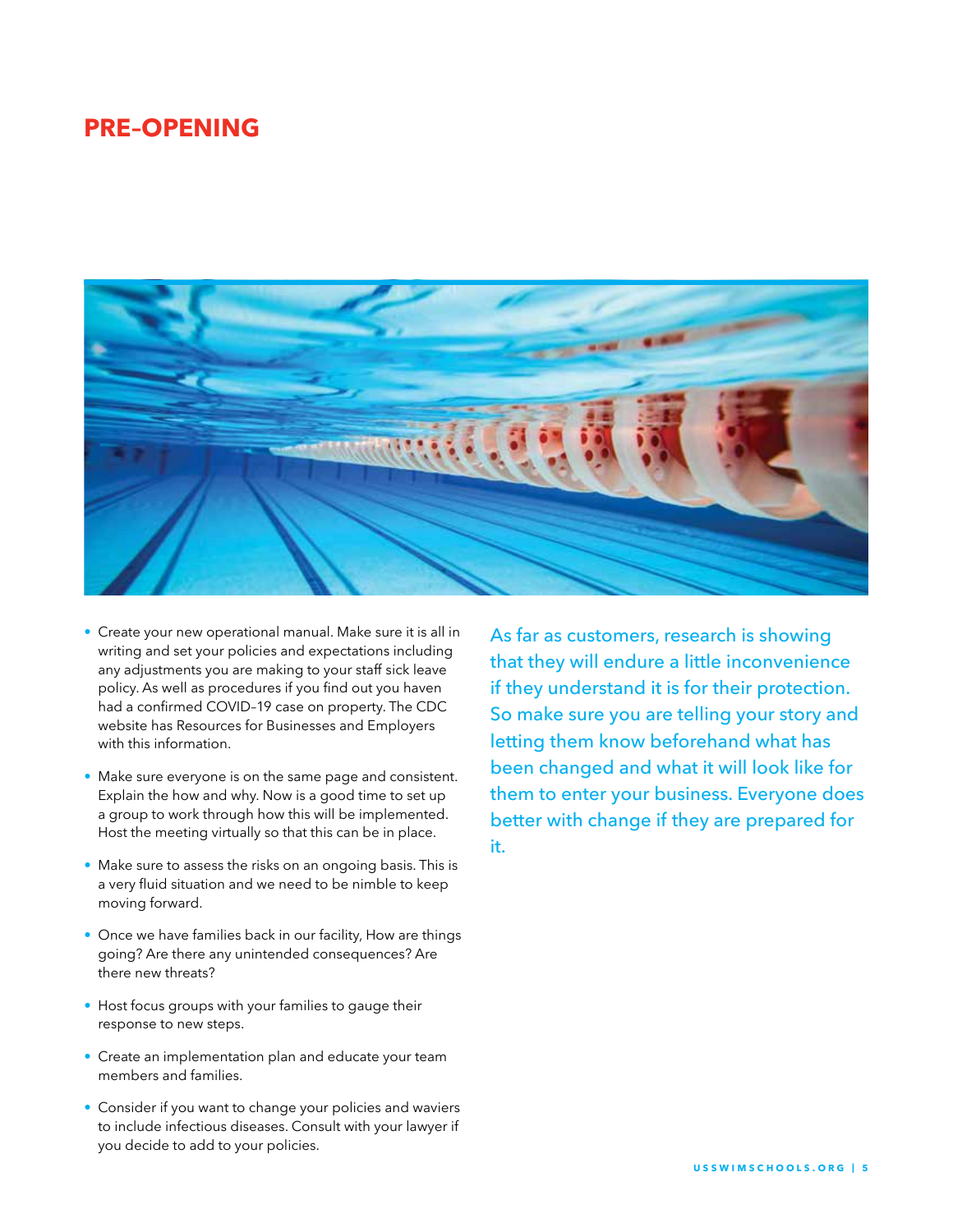#### **PHYSICAL CONSIDERATIONS FOR FRONT DOOR AND CUSTOMER SERVICE DESK**

- Signage in the parking lot to inform parents what to do.
- Minimize touch to enter the building. If you have powered doors, are you able to open without touching the actuator? You can add infrared to open the door but that could be a safety issue. If a child can cause the door to open without adult assistance, there would be a chance for the child to exit the building alone. You can add touchless actuators as well. Consider the option for a foot operated actuator or one that can be used with someone's elbow as you see in hospitals. Option would be to have someone open the door, who will also administer temperature checks if you are going to perform those. Important to provide appropriate PPE for these people and proper training to work this position.
- Need to protect customer service members at the front desk. Consider minimizing the number of those working at this position as you may have fewer customers in building. Can you route calls to phones that are not customer facing or if fewer customers there may be fewer calls.
- Consider acrylic shields for team members in this role. We have seen those that were attached to the counter. We have also seen a sheet of plexiglass hung from the ceiling by chain and s hooks if you do not want to damage the counter. We have also seen free standing shields but they tend to be more expensive. Barriers should be large enough so that if anyone were to sneeze it would protect your customer service team member. An alternative is to place an additional table or chairs in front of your front desk so that customers are at least 6 feet away from your customer service team members.
- If you have space, mark doors as enter and exit or use a different set of doors for entry and exit. Post signage if you are going to ask that those who have shown symptoms do not enter your building. On this sign, have the screening questions you are using and have a space for maximum occupancy. Leave the actual number blank so you can change it over time. Could have verbiage "Following state and county guidance in regards to number of people allowed to gather."
- Consider Cones or Tensa Barriers or chairs with ropes to demarcate inbound one way traffic and outbound one way traffic.
- Consider only allowing 1 parent per child into the building.
- Consider asking that families wait in their cars until just before time to enter for their lessons. Is there some sort of system that you can use to text them?
- Ask that students arrive in their swimsuits. May not be practical for babies but if we can reduce the amount of time that someone is in the building, the safer we will be.
- Need to mark 6 ft distance on the floor and in the parking lot if they are going to have to queue for getting temperature taken. Make sure markings have non–skid coating.
- Have arrows to guide them how to maintain safe distance and how to get into the pool if you have changed traffic patterns. If you decide to use stickers on the floor make sure they have a non skid coating.
- Consider requiring hand sanitizing for all parents and children entering the building.
- Need a touchless hand sanitizer dispenser at this location or a customer service member pumping sanitizer for customers.
- In every instance where hand sanitizers are mentioned, you can substitute hand washing. Hand sanitizer may be in short supply for sometime. There also may be a shortage of touchless sanitizer dispensers. If you use a local janitor supply, reach out to them. Cintas is a sponsor of the US Swim School Association and they also supply these items.
- Post signage about 20 second hand washing and proper technique near all lavatories and hand washing stations.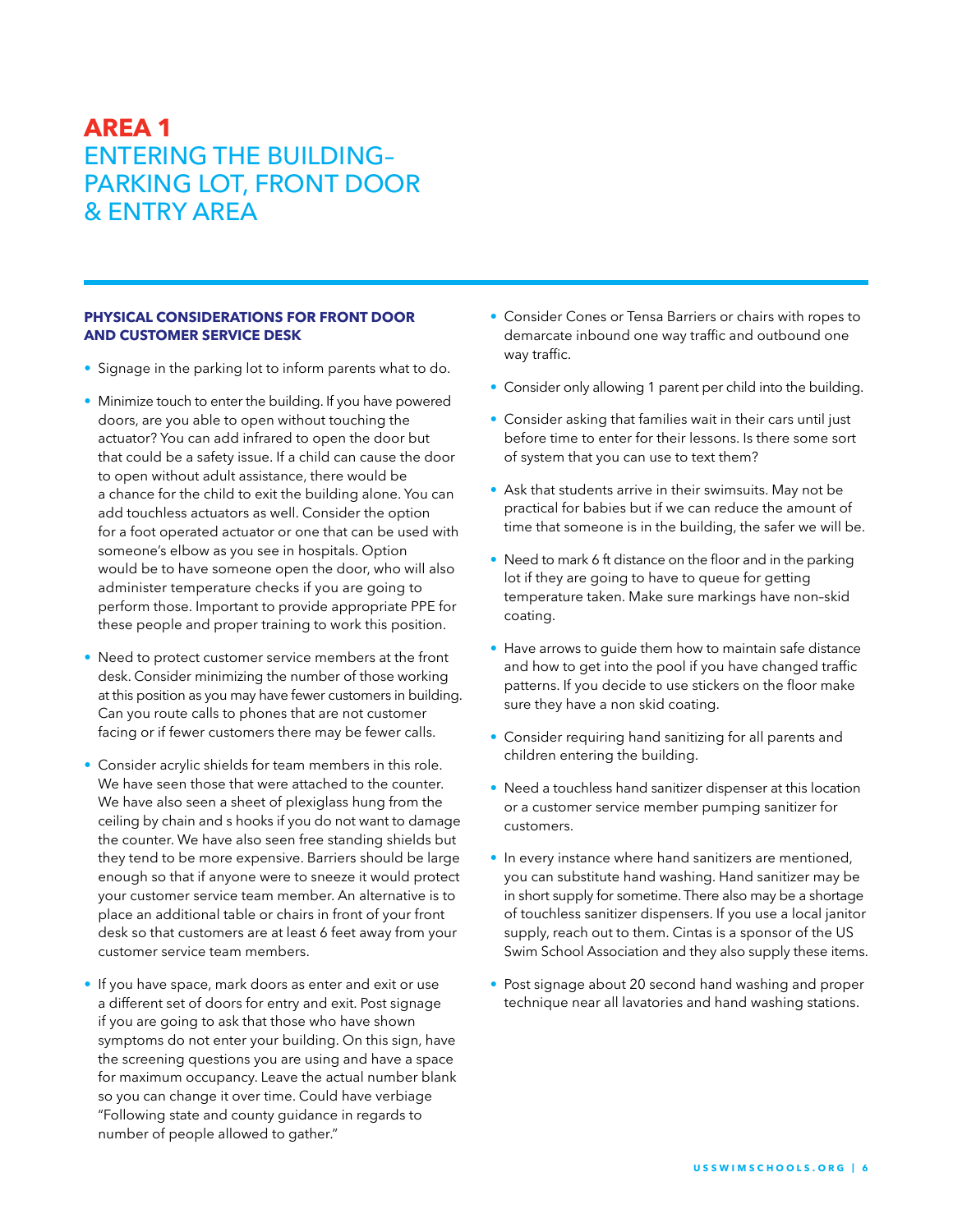#### **FOR INSTRUCTORS – ENTERING THE BUILDING**

- Staff are asked to arrive to shift in uniform and with face masks that have been provided by swim school.
- Staff is asked to bring minimum personal items. If possible only a towel and water bottle. It is suggested that staff leave additional personal items in vehicles or better yet at home.
- Customer Service/Greeter will meet staff at the front door and open the door to decrease touch points.
- Customer service members will ask the following questions of each staff member: First team member in the building will start the process. (This could also be something they answer on their personal phone as a form and submit to the company.) It would be possible to cover those that cannot work with paid leave with the Families First Coronavirus Response Act.
	- Have you been ill with fever, chills, cough, or body aches in the past 14 days?
	- Has anyone in your household had these symptoms in the past 14 days?
	- ° Have you or anyone in your household traveled internationally in the last 14 days?
	- Have you or anyone in your household traveled to a location in the United States where an increased incidence of COVID–19 has been reported in the last 14 days?
	- Have you been told by a healthcare provider that you should self quarantine due to a potential COVID–19 exposure or are you suspected of having COVID–19?
	- If your answer to any of these questions is yes, consider seeking medical advice and self quarantine. Notify your supervisor that you will not be able to work.
		- ° The reason behind this set of questions is being able to pre–screen people coming into our building. If we can eliminate those who are openingly symptomatic or may have been exposed then we dramatically lessen the risk of infection in our building. This will lead to a better sense of safety for those inside the building. It will cut down on those who could carry the virus. It is not absolute. It is a further layer of protection.
- A customer service member will check staff's temperature at the front door to ensure the safety of all families and staff in the facility. If their temperature is at or above 100 degrees they will be asked to consider seeking immediate medical attention and not be allowed in the facility. You must consider next steps in order for them to return for work.
- A free–standing hand sanitizing station is at the front door for all staff entering the facility to utilize. If you cannot do this then you could also have someone dispense the hand sanitizer as they enter the building.
- Clocking in for shift should be hands free. If not possible then sanitizing wipes should be provided to wipe down the time clock device or laptop. Wipe down the device, clock in and then wipe down the device again.
- Everyone entering the pool room should use hand sanitizer or wash their hands before teaching classes.
- If employees are using lockers they should be wiped down before and after use.
- Roster and class rolls will be posted and instructors should prepare for classes.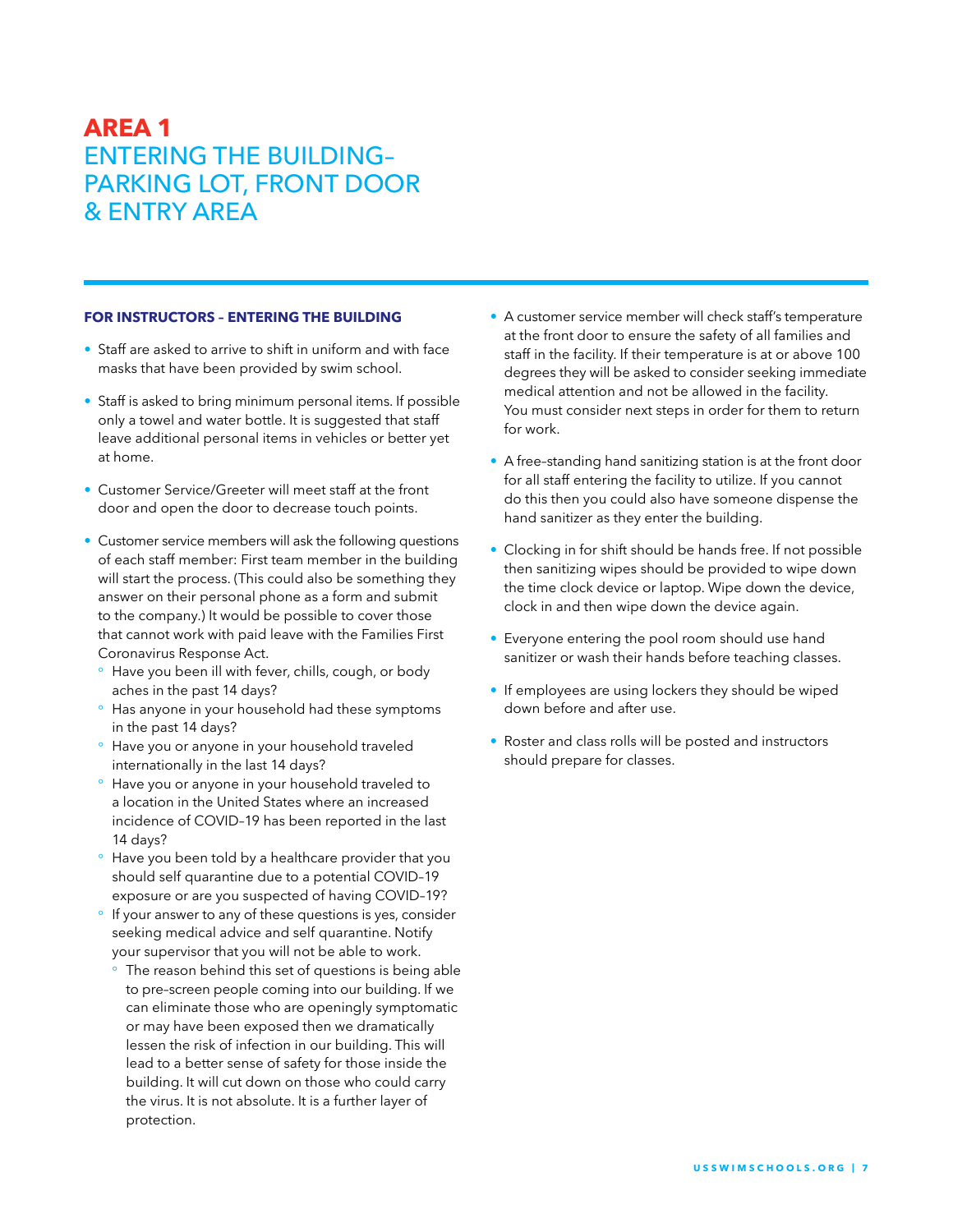#### **FOR CUSTOMER SERVICE AND MANAGEMENT – ENTERING THE BUILDING**

- Staff are asked to arrive for their shift in uniform and with face masks provided by swim school.
- Staff is asked to bring minimum personal items. It suggested staff only bring water bottles. It is suggested that staff leave additional items at home or in their vehicle.
- A customer service member will greet staff at the front door and open the door to decrease touch points.
- Customer service members will ask the following questions of each staff member: First team member in the building will start the process. (This could also be something they answer on their personal phone as a form and submit to the company.) It would be possible to cover those that cannot work with paid leave with the Families First Coronavirus Response Act.
	- ° Have you been ill with fever, chills, cough, or body aches in the past 14 days?
	- Has anyone in your household had these symptoms in the past 14 days?
	- ° Have you or anyone in your household traveled internationally in the last 14 days?
	- Have you or anyone in your household traveled to a location in the United States where an increased incidence of COVID–19 has been reported in the last 14 days?
	- Have you been told by a healthcare provider that you should self quarantine due to a potential COVID–19 exposure or are you suspected of having COVID–19?
	- If your answer to any of these questions is yes, consider seeking medical advice and self quarantine. Notify your supervisor that you will not be able to work.
		- The reason behind this set of questions is being able to pre–screen people coming into our building. If we can eliminate those who are openingly symptomatic or may have been exposed then we dramatically lessen the risk of infection in our building. This will lead to a better sense of safety for those inside the building. It will cut down on those who could carry the virus. It is not absolute. It is a further layer of protection.
- A customer service member will check staff's temperature at the front door to ensure the safety of all families and staff in the facility. If their temperature is at or above 100 degrees they will be asked to consider seeking immediate medical attention and not be allowed in the facility. You must consider next steps in order for them to return for work.
- A free–standing hand sanitizing station is at the front door for all staff entering the facility to utilize. If you cannot do this then you could also have someone dispense the hand sanitizer as they enter the building.
- Clocking in for shift should be hands free. If not possible then sanitizing wipes should be provided to wipe down the time clock device or laptop. Wipe down the device, clock in and then wipe down the device again.
- Each customer service member is assigned a position to work during their shift. Once assigned the customer service member will use supplied wipes to clean all their equipment, including keyboards and phones, at the start of shift and at end of shift.
- Hand sanitizer will be provided for staff to utilize.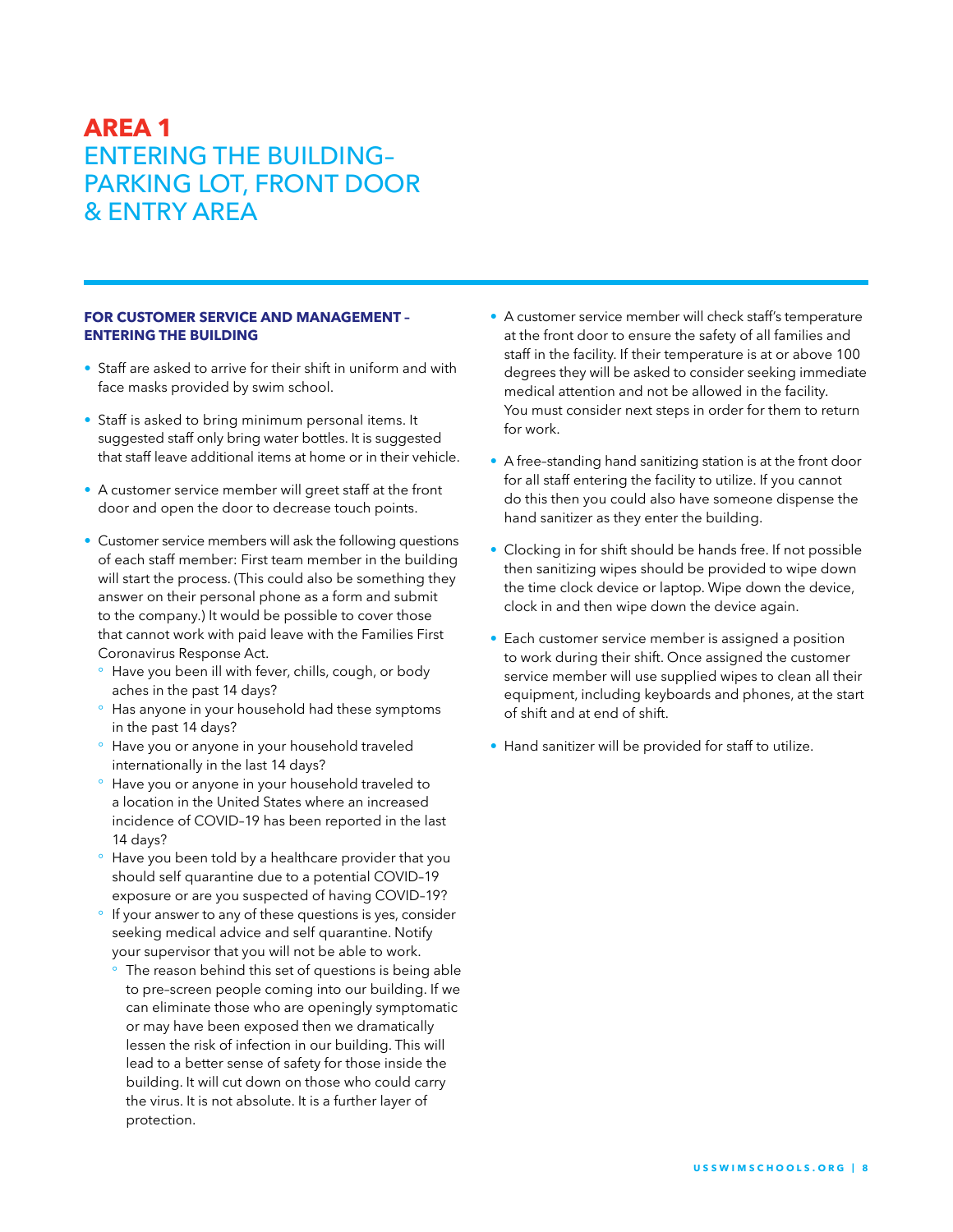

#### **CUSTOMERS – ENTERING THE BUILDING**

- A customer service representative will greet the customer at the front door and open the door for their family, to decrease touch points.
- A customer service representative will check the customer's temperature (if you decide to do this or if dictated by local authorities) at the front door to ensure the safety of all families and staff in the facility. If their temperature is over 100 degrees, suggest they seek medical care and do not allow them to enter the building. (Need to establish what next steps are for this and review your makeup policies as well as consider staggered start times to minimize lineups at the entry door).
- A free standing hand sanitizer station is at the front door for everyone who enters to use or customer service representative to dispense. Decide if you are going to require all to use or just place prominently.
- Request confirmation of correct/updated contact information for all customers entering the building so you are able to contact everyone in the event you need to notify them of a later confirmed case. Keep accurate records of who is in the building at what day/times.
- Signage before someone enters the building asking the following questions:
	- ° Have you been ill with fever, chills, cough, or body aches in the past 14 days?
	- Has anyone in your household had these symptoms in the past 14 days?
	- ° Have you or anyone in your household traveled internationally in the last 14 days?
	- ° Have you or anyone in your household traveled to a location in the United States where an increased incidence of COVID–19 has been reported in the last 14 days?
	- Have you been told by a healthcare provider that you should self quarantine due to a potential COVID–19 exposure or are you suspected of having COVID–19?
	- ° If your answer to any of these questions is yes, consider seeking medical advice and self quarantine.
		- The reason behind this set of questions is being able to pre–screen people coming into our building. If we can eliminate those who are openingly symptomatic or may have been exposed then we dramatically lessen the risk of infection in our building. This will lead to a better sense of safety for those inside the building. It will cut down on those who could carry the virus. It is not absolute. It is a further layer of protection.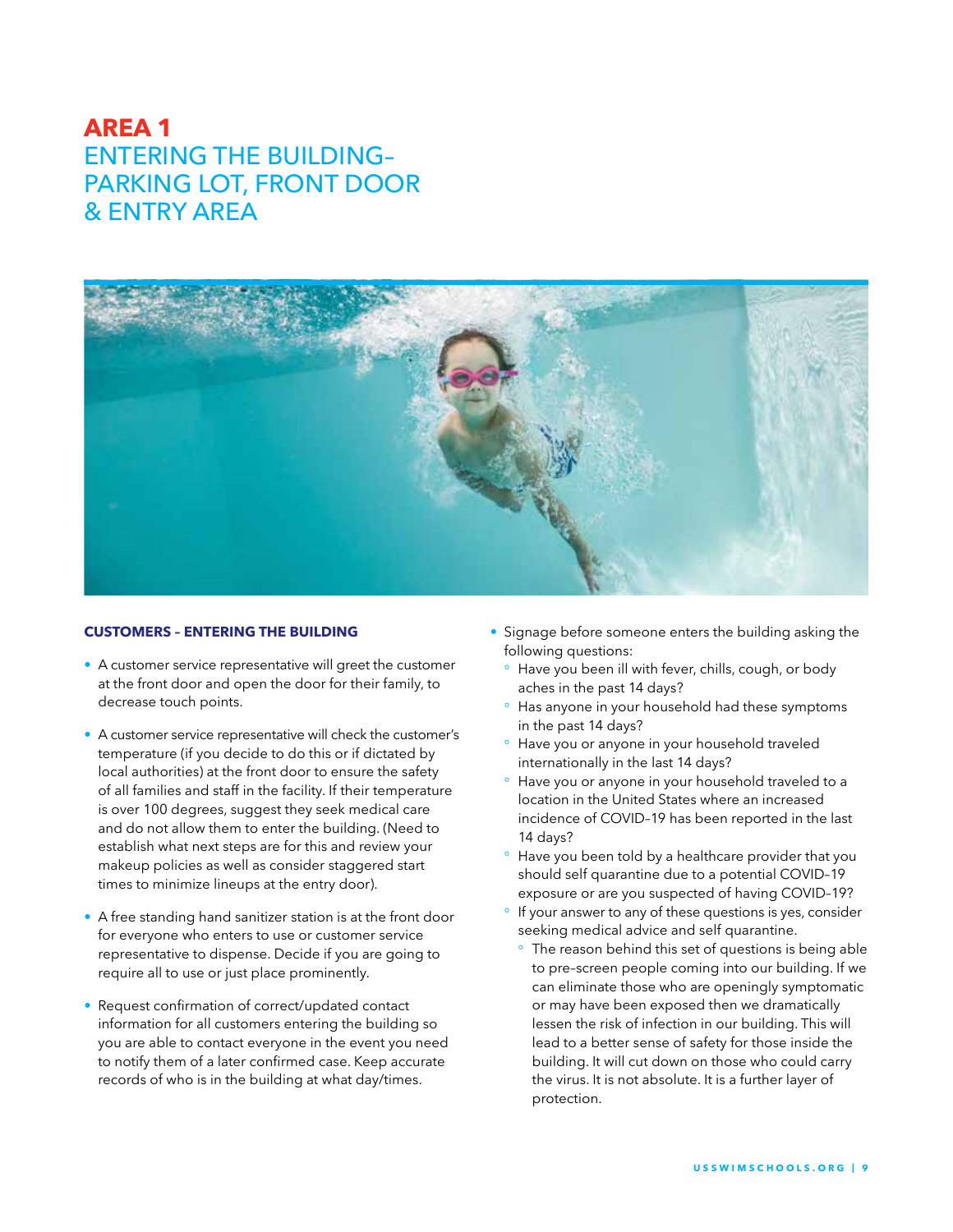### **AREA 2** LOBBY, AREA AFTER ENTRY NOT INCLUDING ENTRY AREA, CHANGING ROOMS & POOL

#### **PHYSICAL CONSIDERATIONS FOR LOBBY**

- Markers denoting 6 ft social distancing should be placed on the floor in front of the front desk. A sign should be located at the end of the line communicating that if all the floor markers are occupied please wait in a chair in the lobby until there is a marker spot in line available.
- The marker directly on the floor in front of the front desk should be placed 6 feet back. Some of these considerations were covered in the last section. You may want to utilize an acrylic shield in front of your customer service team members. You can also utilize a table, chairs or similar in front of the front desk in order to create a physical barrier. The goal would be to create 6 feet of separation. Barring that then an acrylic or plexiglass barrier would provide protection for team members in this area.
- If you have chairs in this area consider reducing the number of them. Consider if you have diminished capacity due to social distancing then reducing chairs will be easy. Consider marking where chairs go by using tape on the floor to denote 6 feet. If your chairs do not move consider signage and tape on chairs to mark social distancing. If you have benches then perhaps one family per bench or a staggering so that no one is too close together. Allow parents to view their child's lesson comfortably with safety precautions in place. You could also consider a service such as USSSA Sponsor, SpotTV to allow for remote viewing of lessons.
- Don't run fans in this area in the near term as there is uncertainty how the virus is transmitted in the air. The less stirring of air the less chance of spreading the virus.
- All shared items should be removed from the front desk. This would include pens, flyers, business cards etc. Every team member should have their own supply of these items. If pens must be used they should be wiped down before and after use. Remember especially anything we touch with our hands should be sanitized.
- Touchless hand sanitizer should be provided every 10 feet or so. If we can have it available conspicuously then the perception will be that it is used frequently.
- Drinking fountains don't have clear indications. We have seen them placed out of order in retail establishments. May need guidance from your local health department if they are requiring them in order to operate. The water itself is not the issue. The issues seem to be touching the button or bar to make water come out. The other issue is putting your face near a surface that could contain the virus. Could be overcome with disposable cups and wipes to use to operate drinking fountains. Be sure to provide a waste receptacle if you go this route.
- Consider getting rid of lost and found for the near term. Especially for clothing items. Do not shake any towels or clothing items as this could put virus in the air.
- Customers may be very sensitive to hygiene for some time and anything that even looks messy could translate to unclean in their minds. Now more than ever it is important that everyones' dress, hair, nails as well as work areas that customers can see are tidy and spotless.

#### **CHAIRS AND TABLES IN LOBBY AREA**

- All seating in the lobby will be adjusted to abide by the social distancing guidelines. They should be monitored. Family groups can sit together but enforce social distancing for all others.
- Chairs and tables should be sanitized on a regular basis. Customers should see these measures and be educated on them. Much like seeing tables at a restaurant being wiped down. Interval will depend on how many times new families are entering the space at least several times an hour. Provide sanitizing wipes and paper towels for those who want to wipe down their own chairs. Provide waste can for used wipes and towels and remove waste frequently.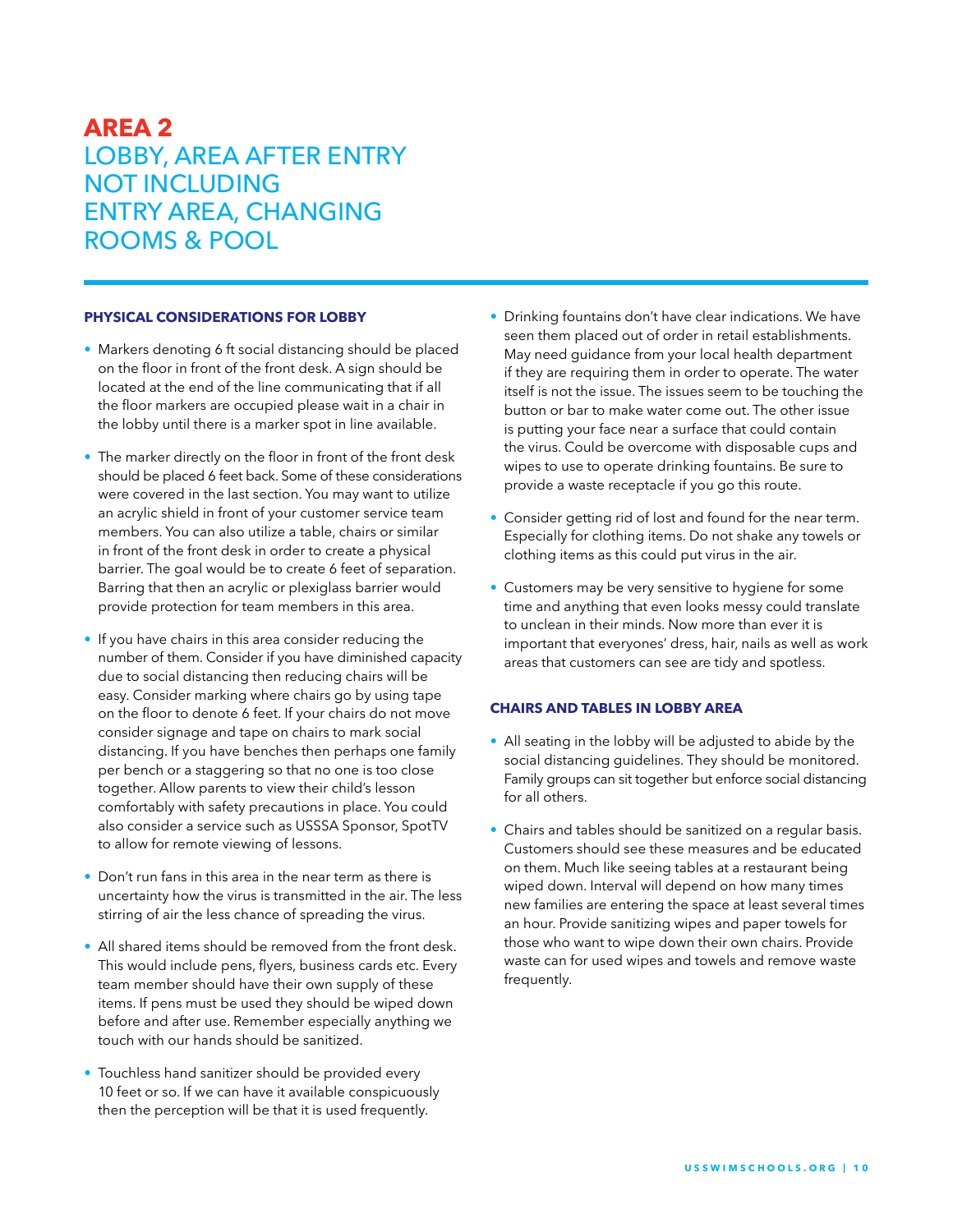### **AREA 2** LOBBY, AREA AFTER ENTRY NOT INCLUDING ENTRY AREA, CHANGING ROOMS & POOL



#### **PLAY AREAS**

• Remove all small toys and close the play area.

#### **RETAIL DISPLAY SNACK BARS AND DRINKS**

- Retail displays should be moved off the sales floor or placed off limits. Consider creating an online store or only allow customer service team touch items.
- If you sell food, consider suspending sales for the near term. If you are going to continue selling food, check expiration dates as we have been closed for a period of time and some foods may be past expiration date. Maybe limit food to only prepackaged foods.
- Decide how you will handle it if someone wants to try on a swimsuit.
- Touch areas of vending machines should be part of your cleaning process or consider removing your vending machine completely.

#### **INSTRUCTORS – LOBBY**

• Instructors should maintain 6 ft social distancing and hand washing/sanitizing regimen in this area. They should spend little time here. They should only transit as necessary.

#### **FRONT DESK FOR CUSTOMER SERVICE TEAM AND MANAGERS – LOBBY/CUSTOMER INTERACTION**

- Review physical considerations above. The goal is to protect everyone in our facilities. We can best do this by enforcing social distancing. By the time we get open most families will be accustomed to this. By using physical barriers, we can accomplish this. Follow local directives concerning masks and other requirements.
- Consider only allowing credit/debit card transactions if your software will do this. Consider not allowing cash transactions in the near term. PINs are not required for most transactions any longer. The major credit card companies also do require signatures.
- Try to minimize paper forms. Try to convert to electronic and have them fill out on their own devices. Remember if you still have to use clipboards or pens those should be sanitized before and after each use.
- Consider offering a hygienic option for swimmers to store their masks while in lessons, for example a small paper bag with a sticker or an envelope.
- Make sure everyone is assigned a station and only works from that station. Clean the station before and after each shift. Wash hands at intervals throughout the shift.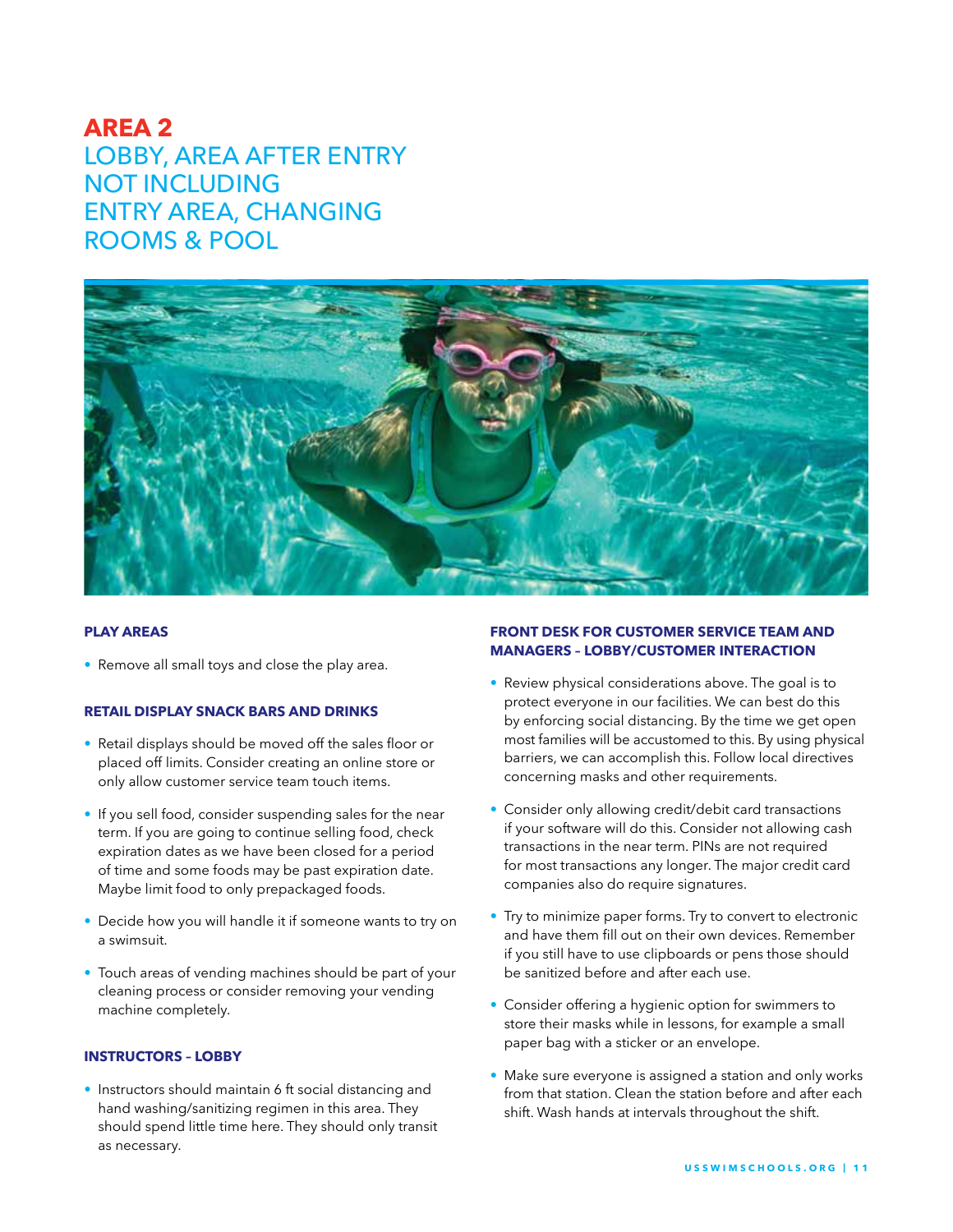### **AREA 2** LOBBY, AREA AFTER ENTRY NOT INCLUDING ENTRY AREA, CHANGING ROOMS & POOL



#### **CUSTOMER FLOW IN LOBBY**

- Families are asked to only have one adult family member accompany each student to their swim lessons and for students to arrive dressed for lessons.
- Families will be asked not to arrive prior to 5 minutes before their scheduled class time. If families arrive early, they will be asked to wait in designated areas either inside the facility or outside the facility depending on physical layout of the facility. Wherever we are asking them to wait; there should be signage to denote 6 foot isolation. They could wait in chairs if you are able to maintain social distancing in your waiting area.
- Once they enter the facility, they will sit in the lobby and wait at a seat with their parent until called by name to enter the pool room.
- Consider suspending use of necklaces, wristbands or cards used to identify which child is assigned to which class. In phase 1, with fewer students in the building we should be able to get them to proper class.
- Consider suspending use of any kiosks or other methods that require touch for customers to access classes.
- Students will be called to class by customer service team members who will hold doors for them and direct them to their classes. Consider ways to create 1 way traffic on your pool deck so that we don't have students crossing each other's path. Optionally, you could schedule a break between when classes end and when the next classes start.
- At the end of class, parents will return to the door that the child entered into the pool room to retrieve their child. There will be marking on the floor to indicate where they should stand to ensure they are 6 feet apart.
- No interaction between teacher and parents at this time. Need to determine how to manage communication with parents during this time.
- If it is necessary for a family to use a dressing room or bathroom they may do so at this time. Consider closing some changing rooms and bathrooms if you are unable to maintain social distancing. Consider a system used in some clothing stores of having a dressing room assigned and then cleaned before it can be used again. Some type of card could indicate a room is available for use. Card could be turned from green to red to indicate it needs to be cleaned before it can be used again.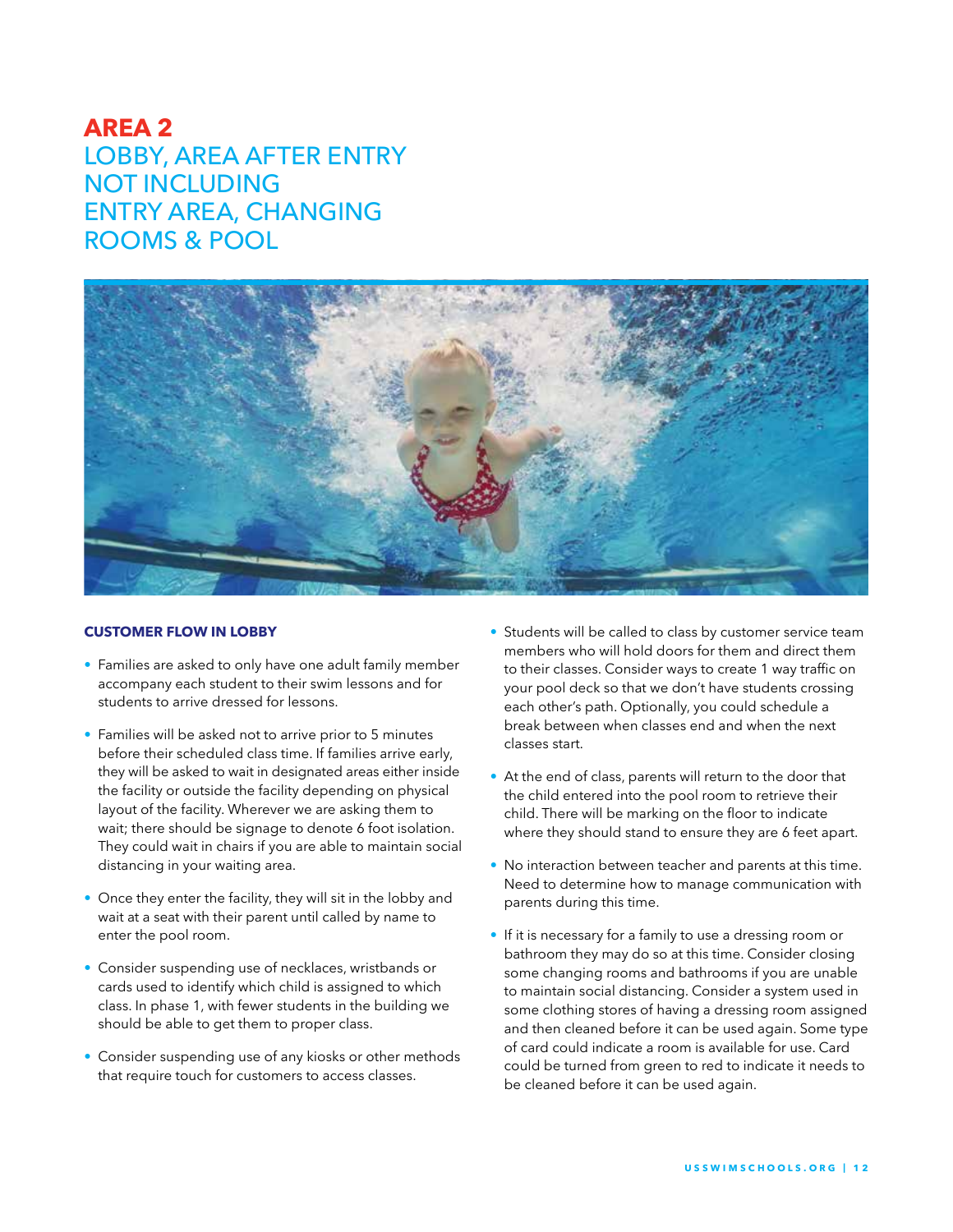# **AREA 3** POOL ROOM



#### **PHYSICAL CONSIDERATIONS FOR POOL ROOM**

- Remove all small toys that have holes or have a soft texture.
- Clean all hard toys, such as dive rings etc after each use. They should be cleaned in a sanitizing solution (1 part Clorox and 3 parts water) allowed to sit for 30 minutes and rinsed over drains that go to the sewer each time they are used. May mean purchasing additional toys so they can be rotated.
- Consider discontinuing the loaning of goggles in the near term.
- Maintain proper pool chemistry. Consider computer controllers if you do not already have. From the CDC, properly maintained water is not the worry. It is the proximity of people. Chlorine is between whatever your community minimum typically 1.0, consider at least 1.5 PPM and 3.0 PPM. This gives a little extra chlorine to make sure everyone is safe.
- Maintaining social distancing is going to be the most challenging in the pool. We are currently asked to maintain 6 ft between everyone. We need to work to understand how to keep instructors and children safe under these new guidelines.
- We can lower our capacity for those that were teaching group lessons. If we are mandated to have smaller groups in our buildings, then we may have to start our phase 1 with a reduction of class size from between 75% to 50%. If you already teach with 1 or 2 children per instructor, this is not necessary. This will facilitate overall physical distancing and the potential of lower overall building capacities. Also be aware that children that share the same household would be fine in the same class.
- We could bring parents into the water to work with children at the direction of the instructor. Not sure of the ratio here but could allow greater ratio still keeping parents 6 feet from each other and instructor. If everyone could stand on the bottom and be in a circle with an instructor in the middle.
- ° Older children who have more advanced skills could be in the first phase with the instructor on deck and students maintaining social distancing. More of a squad type practice.
- Infant toddler with parents could be taught as a group if you have enough water to maintain social distancing.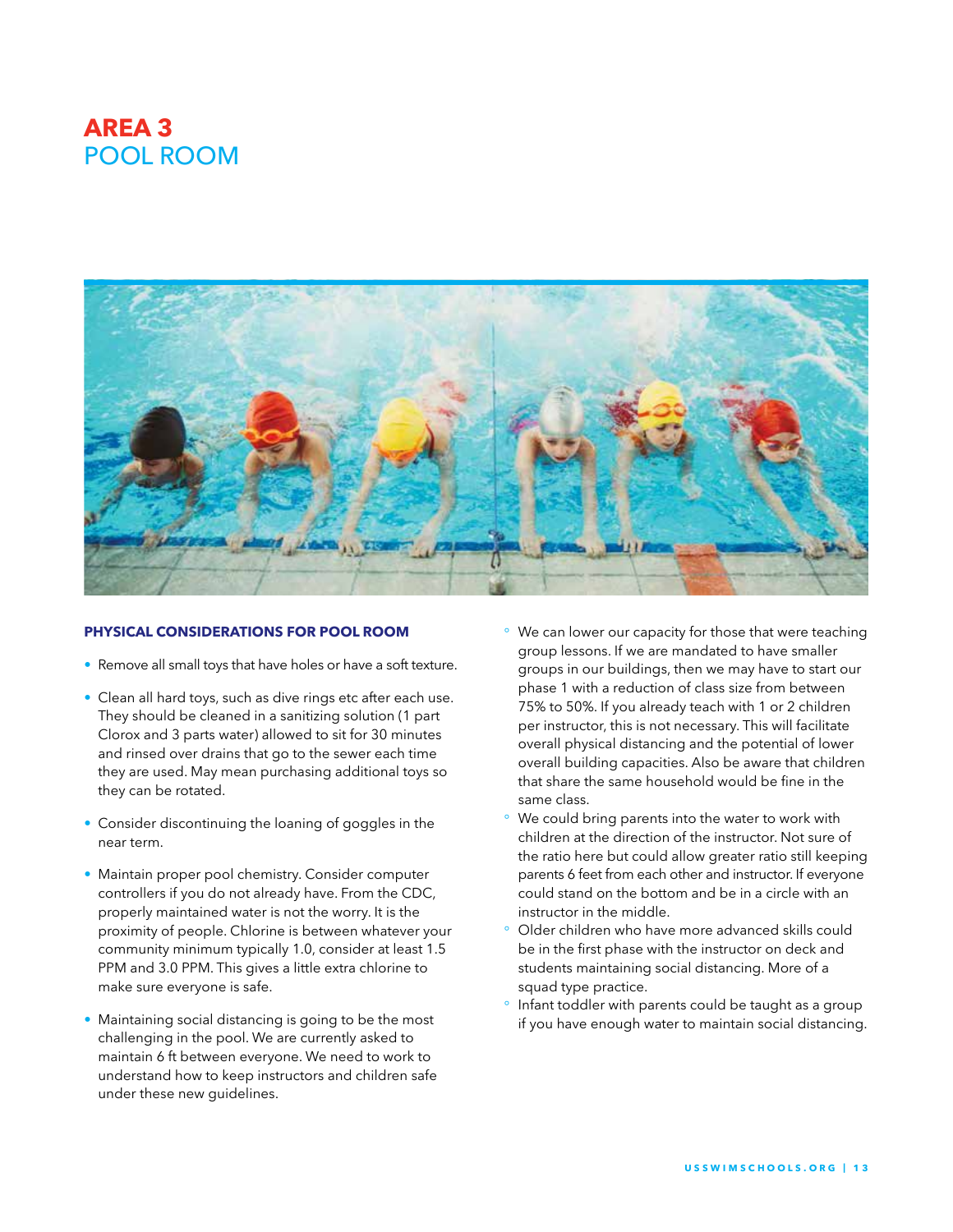# **AREA 3** POOL ROOM

#### **PHYSICAL CONSIDERATIONS FOR POOL ROOM**

- Protection for instructors
	- ° This will require the most thought. COVID–19 is a respiratory illness. It is spread between people who are in close contact and through respiratory droplets when an infected person coughs, sneezes or talks. It is possible to get COVID–19 by touching a surface with the virus and then touching your face.
	- There are a number of strategies for protecting our instructors. Ultimately, you will have to choose what will work best for your team and based on local guidelines. Most of us are out of our pools making it harder to test these. This list is cumbersome. It will be important to solicit instructor input and customer input. Also consider what are local norms and expectations.
	- Here are some of the strategies that we have heard:
	- ° Use of a cloth mask or neck gaiters possibly adding clear adult swim goggles or a swim mask or a face shield . This would cover mouth, nose and eyes. These are 3 areas of concern for infection. It remains to be seen how effective these will be. There are manufacturers making these out of swimsuit material. Need to make sure that this solution is comfortable for instructors. Instructors must be taught how to safely put them on and take them off. There are some manufacturers that are custom printing these. Also consider hygienic options for staff to store multiple masks in the event they get wet or need cleaning.
	- Use of clear face shields with cloth mask or neck gaiter. This will create a barrier which would protect from coughing and sneezing combined with chlorinated water.
	- ° Use of a full face mask like the Cressi Duke. This would protect eyes, nose and mouth. Jury out on comfort. Instructor would be a bit muffled, maybe no more than with cloth over their mouth. Advantage of seeing the whole face. This would not require a cloth face mask.
	- Whatever eye protection is being used, the advice we are hearing is that you should cover the mouth and the nose with a barrier. Consult with your experts on this. You will need to work with your

instructors to make sure they are on board with your choice. They have to be comfortable physically and emotionally. They need to learn how to wear the gear and how to put it on and take it off safely. You will also need to let your parents know what you have chosen and design strategy so that children know about changes and don't have to see it the first time they come back to lessons.

- Remove larger toys for now if not essential. If essential then devise cleaning procedures after each use.
- ° Clean and sanitize the pool deck on a regular schedule.

#### **INSTRUCTORS – POOL ROOM**

- Instructors will be assigned one zone in the pool to work in for their entire shift.
- Curriculum should be adjusted to deter face to face contact and assist with distancing guidelines.
- Breath control skills should be performed with students blowing to the side.
- Curriculum should be adjusted so that the instructor is not face to face with the student but modified to the side.
- Instructor student ratios should be modified to reflect how many people can be allowed in building at one time.
- Consider creating instructor teams that work the same shifts so if there is a possible infection that team can self quarantine without impacting other teams.

#### **CUSTOMERS – POOL ROOM**

- If parents are on the pool deck make sure to maintain social distancing.
- If parents come on deck consider whether they should wear masks.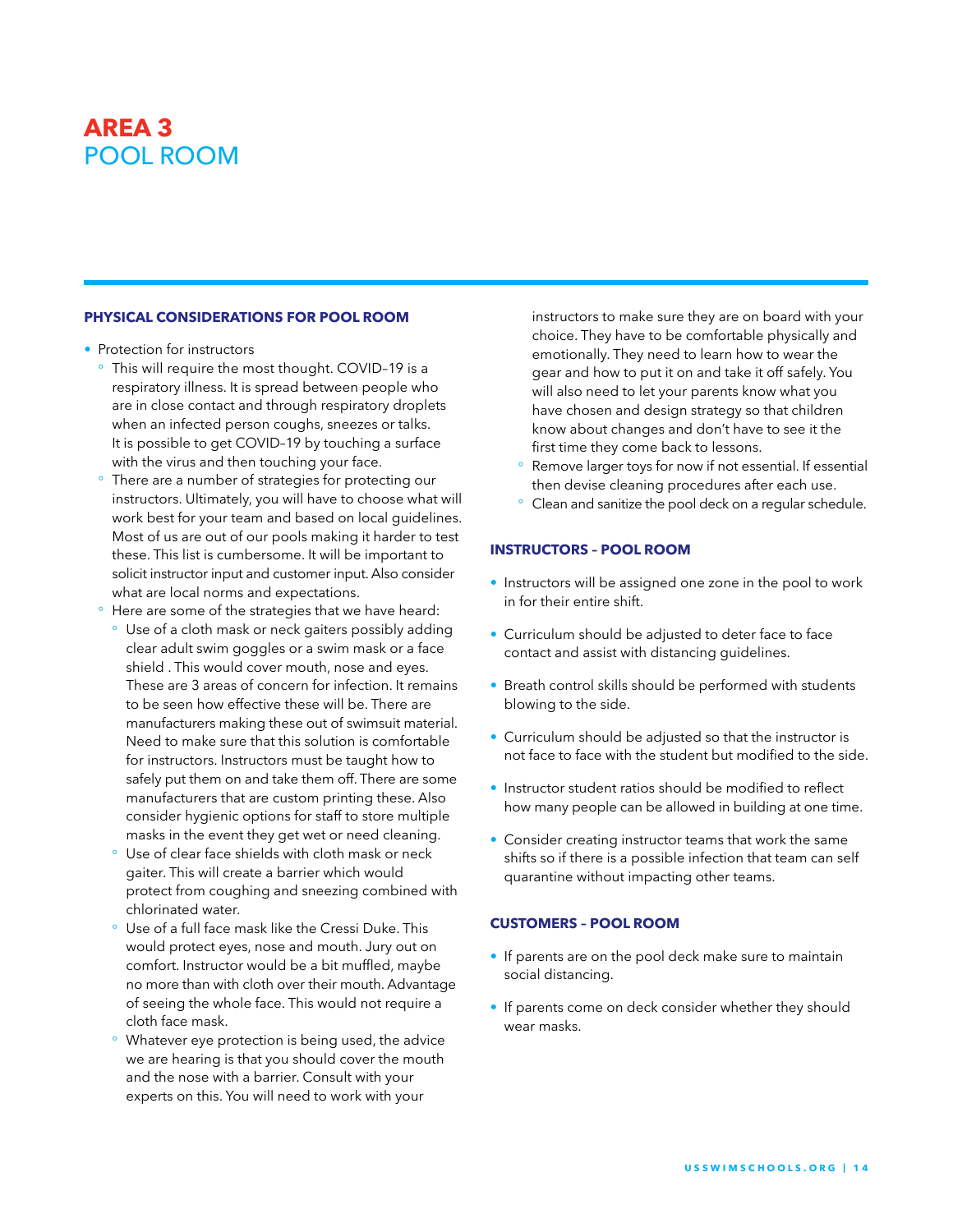# **AREA 4** CHANGING ROOMS & BATHROOMS

### **AREA 5 OFFICE** ENVIRONMENT

- Swimsuit dryers, hair blow dryers and hand dryers should not be available.
- Switch to paper towels in the near term and ensure you have enough trash receptacles that get emptied often. Consider touchless dispensers if possible.
- Consider touchless faucets as well.
- See earlier notes on Changing Rooms. Consider using every other one or assigning dressing rooms and cleaning dressing rooms after ever use. Consider having disinfectant available in each changing room with signage to encourage cleaning after each use.
- Clean every surface several times an hour.
- Signage should be created to explain and support all social distancing efforts in the facility. The goal is to explain the why behind what you are doing.
- Limit the number of people in the office area and maintain social distancing. Consider creating teams that work together so if one person in a team comes down with symptoms, another team can step in while exposed team members self quarantine.
- Assign workstations and make sure they are cleaned before and after a shift.
- Sanitizer and wipes should be available in this area.
- Determine local guidance on whether masks should be worn in this area.
- Make sure everyone in this area has observed protocol to enter the building, i.e. if you are going to do screening and take temperatures.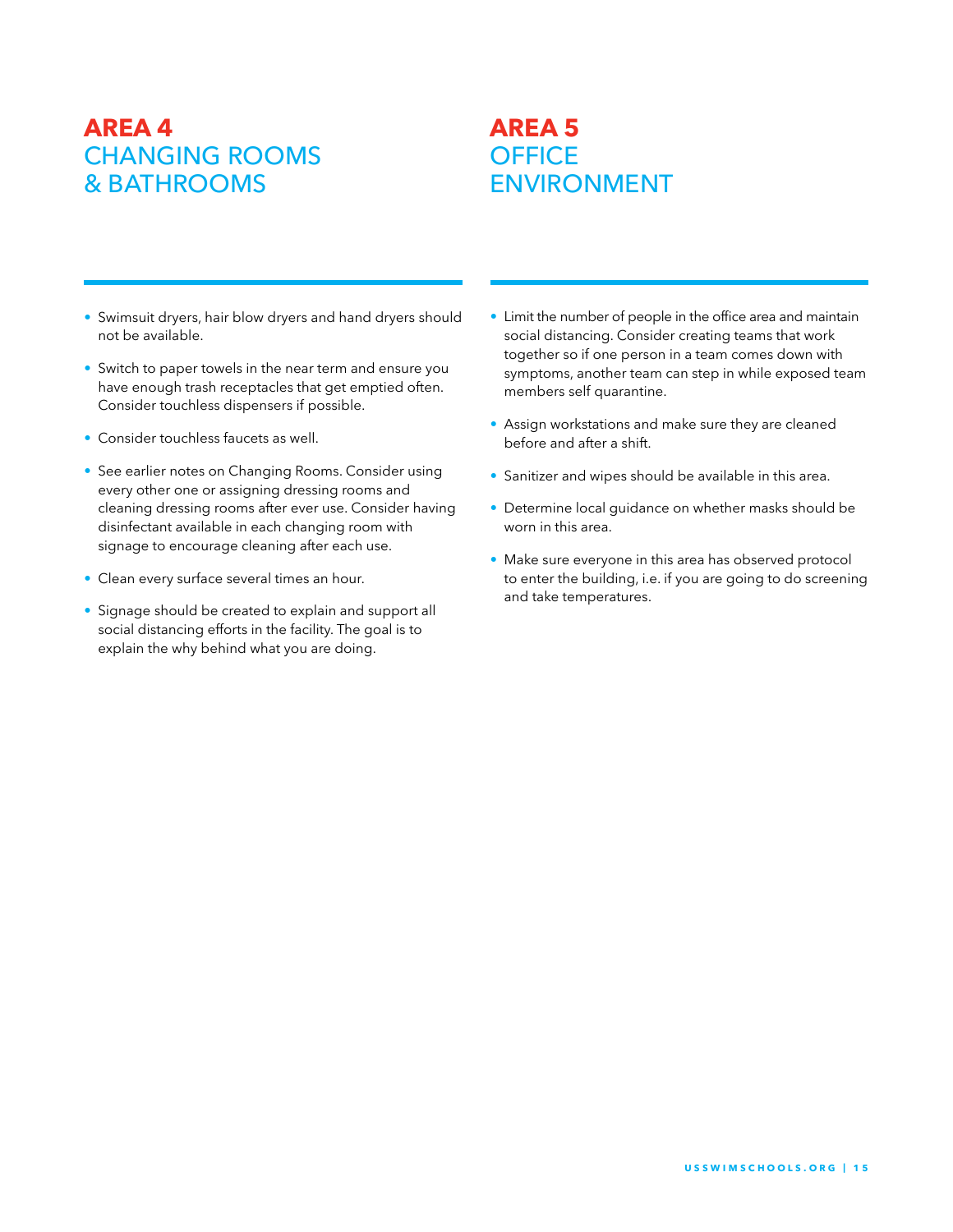These are the main areas that we feel need to be addressed. We have tried to be thorough. You may feel like there are things that you think are not necessary for your community. That is fine. If you wish to add that is fine as well. We felt like we would like to provide too much information rather than not enough. Take what you want and most importantly be true to your school and your community. As we work our way through this, there will be differences throughout the country and even in the same cities. That is why you may have found things that don't apply to your business. The main thing we have learned as we have educated ourselves about this is to maintain social distancing. This appears to be the main concern of everyone grappling with this situation. If you pay attention to that you should be fine.

*Good luck on implementing your own plan. Please reach out to us if we can help.* 

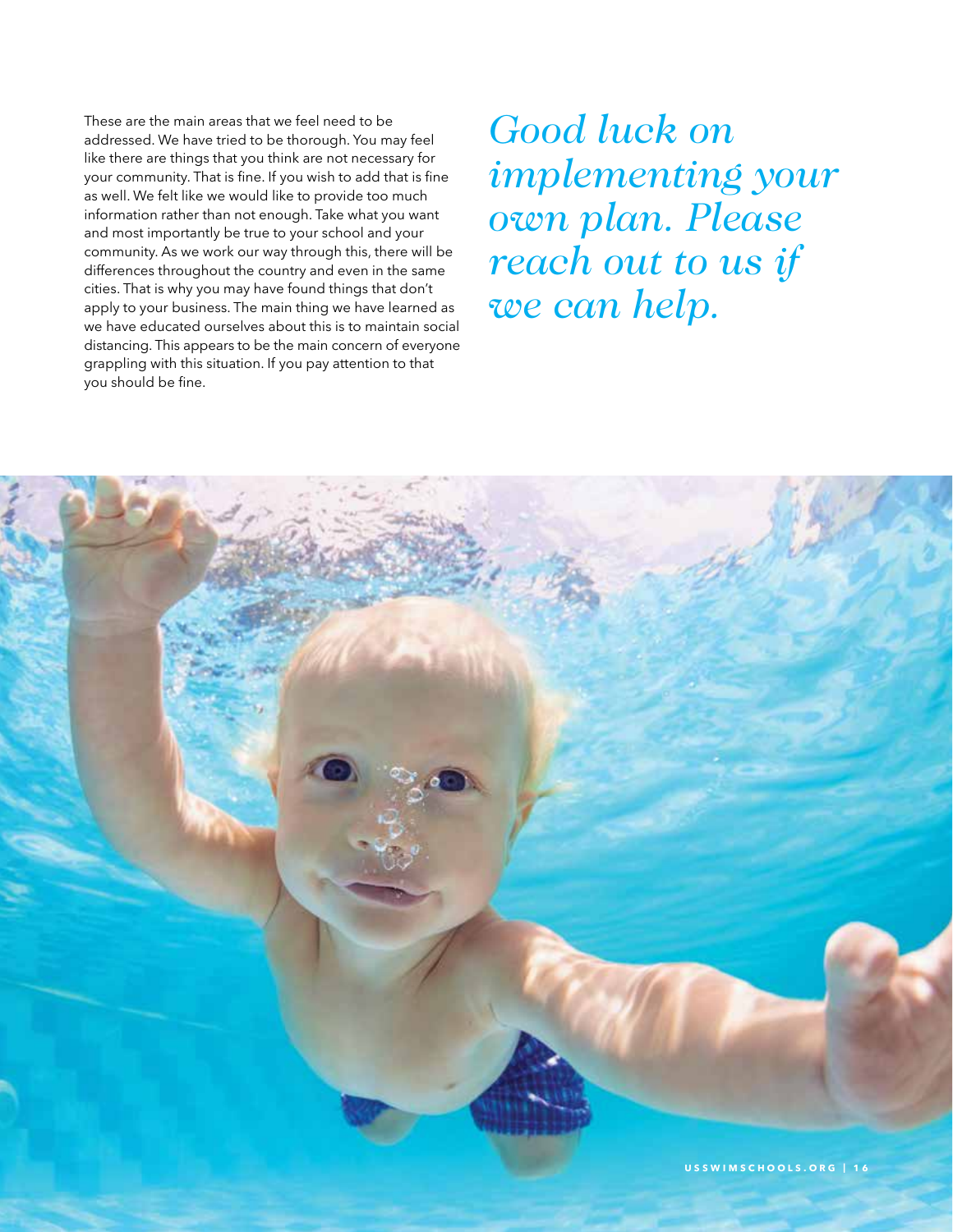### **SAMPLE LETTER 1**

Letter to local representatives

Dear **Dear** 

My name is Liz Claytor, and I am the owner of Splash Swim School, a learn to swim program with commercial facilities in San Ramon and Walnut Creek, California. We provide year-round, indoor swim lessons to children, ages six months and up, and we have taught thousands of children to swim since we opened for lessons in 2006.

I am writing regarding the re-opening of business and the community during the COVID-19 pandemic. I understand that discussions at various levels of State and local governments are underway, detailing when and how life may begin to return to some sense of normal, and I am asking you to consider the public health need for swim schools to reopen at the earliest possible time. Given the unique aspects of our operations as well as the essential community service we provide, I would appreciate the opportunity to participate in that dialogue.

Our industry has always and will forever continue to believe that swim lessons are an essential part of every child's life, especially in California where there are swimming pools and bodies of water everywhere. Drowning is the number one cause of death for children ages 1-4, and a leading cause for kids up to 14 years old.<sup>1</sup> In California alone, we average 51 deaths each year of children under four due to drowning,<sup>2</sup> and the CDC believes that for every child who dies from drowning, another five receive emergency care for near drowning.<sup>3</sup> The most tragic thing of all is that drowning is preventable. We know that swim lessons add an important layer of protection, and the NIH has found that formal swim lessons decrease the risk of drowning for young children by 88%.<sup>4</sup> May is National Water Safety Month, and as the current order stands, this will be the first time in nearly 15 years that Splash will not be able to practice this message with our students. Water safety and drowning prevention is our passion and life's work, and we need to get back to it.

We believe this to be more true than ever in the face of the COVID-19 pandemic. This has been a very uncertain time for a number of reasons, but what is certain is that our children are more at risk than ever. Shelter in place orders mean that children now have an abundance of time to find bodies of water both in and out of the home, and we know that all it takes is a couple of inches.<sup>5</sup> Compounding the problem, parents now have a whole host of added distractions, such as managing a full-time household, being forced into the role of a homeschool teacher, trying to telework and/or restructuring to survive in the face of unemployment. Any of these distractions alone is enough to create opportunity for a child to get to water unsupervised.

Given the life-saving nature of our business, Splash is anxious to get back to work at the earliest possible time. However, our business has some unique characteristics which will require consideration before we can resume operations of our water safety programs:

First, the very nature of our work makes social distancing requirements impracticable in most cases and a safety hazard for those children who need our lessons the most. To put it plainly, an instructor cannot be 6 feet away from a four year old who cannot swim.

Second, we are concerned with the application of mask requirements for our instructors, as wet fabric against the face will likely prove to be a safety hazard. We have begun investigating face shields as an alternative for instructor use and are willing to discuss that option further.

Lastly, guidance issued by the CDC suggests that chlorine kills the virus that causes COVID-19, and there is no evidence that the virus can be spread through pools.<sup>6</sup> By working in properly chlorinated water, a swim school environment may be safer from COVID-19 than other business environments where critical work surfaces and equipment are not in constant contact with a disinfecting substance.

*Continuted on next page...*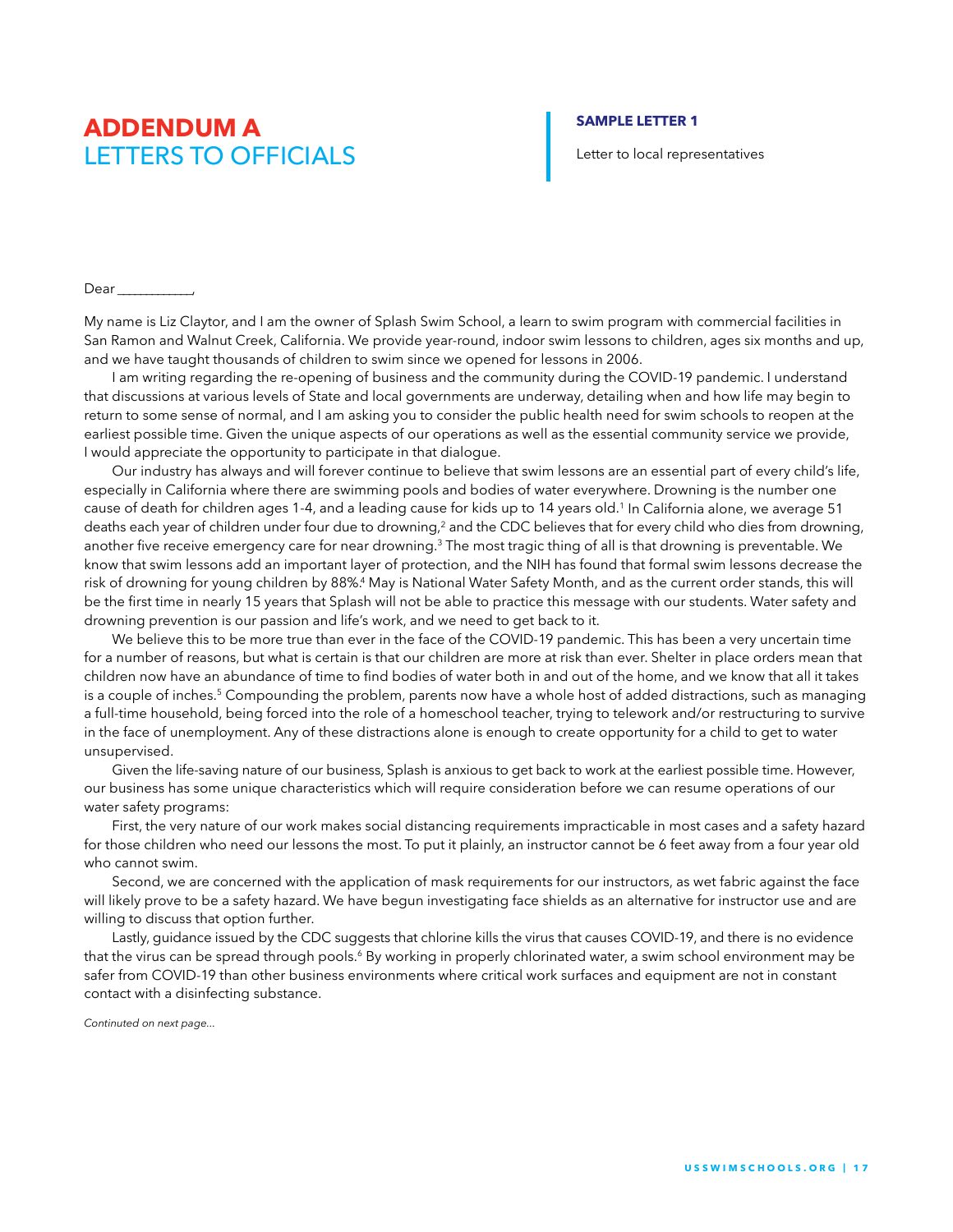### **SAMPLE LETTER 1**

Letter to local representatives

Not withstanding, distance between instructor and child, as well as instructor face coverings, we understand that we will need to adopt various mitigation measures to protect our customers and staff. We are willing to engage in a sciencebased dialogue with health officials regarding which measures might be appropriate for our industry.

In closing, we believe there is currently a void in services crucial to the safety of the children in our communities, and we appreciate the opportunity to discuss how we may resume operations as shelter orders are loosened. I am available to discuss further at your convenience. Thank you in advance for your consideration.

Sincerely, Liz Claytor President & CFO Splash Swim School, Inc. liz@splashswimschool.com 510.610.1152 m

1 "Drowning Prevention Toolkit - AAP.org." https://www.aap.org/en-us/about-the-aap/aap-press-room/campaigns/ drowning-prevention/Pages/default.aspx. Accessed 28 Apr. 2020.

2 "2019 Drowning Prevention Message From Governor Gavin ...." https://www.dds.ca.gov/wp-content/uploads/ 2019/05/2019-Drowning-Prevention-Message-From-Govenor-Gavin-Newsom.pdf. Accessed 28 Apr. 2020.

3 "Unintentional Drowning: Get the Facts | Home and ... - CDC." https://www.cdc.gov/homeandrecreationalsafety/ water-safety/waterinjuries-factsheet.html. Accessed 28 Apr. 2020.

4 "Association Between Swimming Lessons and Drowning in ...." https://www.ncbi.nlm.nih.gov/pmc/articles/PMC4151293/. Accessed 29 Apr. 2020.

<sup>5</sup> "Water Safety (for Parents) - Nemours KidsHealth." https://kidshealth.org/en/parents/water-safety.html. Accessed 29 Apr. 2020.

6 "Water and COVID-19 FAQs | CDC." 23 Apr. 2020, https://www.cdc.gov/coronavirus/2019-ncov/php/water.html. Accessed 28 Apr. 2020.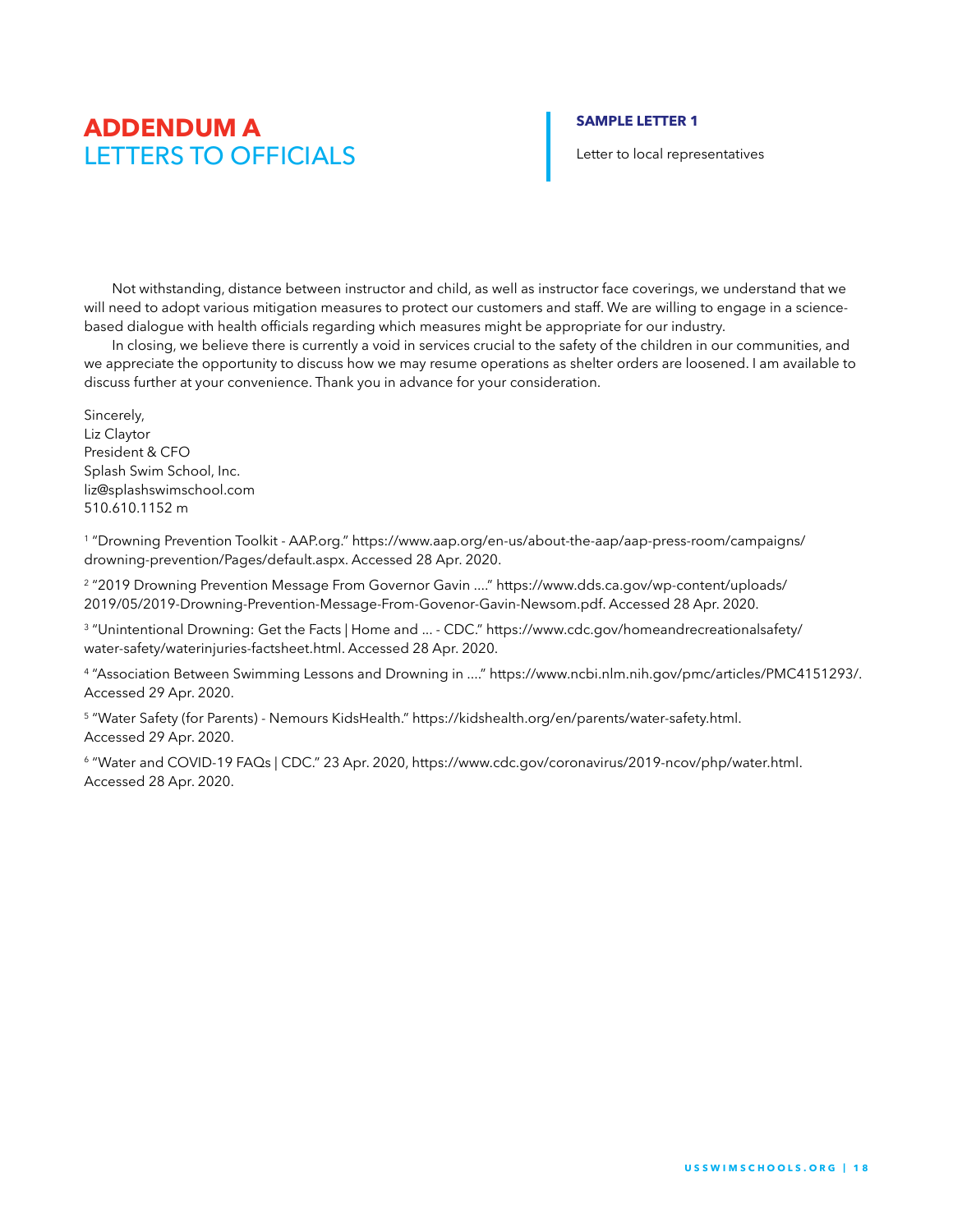### **SAMPLE LETTER 2**

Letter from Jon Alpert of Waterworks Aquatics It is intended for a governor

Dear Governor Newsom,

I am writing to you to ask you to consider swim schools and learn-to-swim programs as being part of the next phase of businesses to reopen. Learning to swim is a life or death skill. Drowning is the number one cause of death for children ages 1 to 4 and a leading cause for young people up to 14 years of age. We believe drowning to be at an even higher risk now as the schools, daycares and other children's activities are currently closed giving the children more time to find a body of water such as a filled bathtub, backyard pool, neighbor's pool, community pool, inflatable pool, sink, toilet, bucket, ditches filled with rain water, ocean, lakes, and rivers. A child can drown in less than 2 inches of water.

Meanwhile, parents have even more distractions than ever and are unable to supervise their children at all times. We understand that modifications will need to be put in place once our swim schools/learn to swim programs reopen. An Instructor teaching a child that does not know how to swim will need to stay in a reachable distance from that child. We are committed and will take concrete steps to ensure social distancing within all other aspects of our facilities. We are willing to engage in a science-based dialog with health officials regarding which measures would be appropriate for our industry.

According to the CDC, the Chlorine/Bromine in our swimming pools should inactivate the virus in the water. Chlorine/ Bromine is a disinfectant. There is no evidence that the virus that causes COVID-19 to be spread to people through the water in pools.

We feel teaching swimming is essential to keeping our children safe. If you have any questions, I would be more than happy to answer them. We look forward to working together to keep our children and communities safe and protected. Thank you for your time and consideration.

Sincerely, Jon Alpert Waterworks Aquatics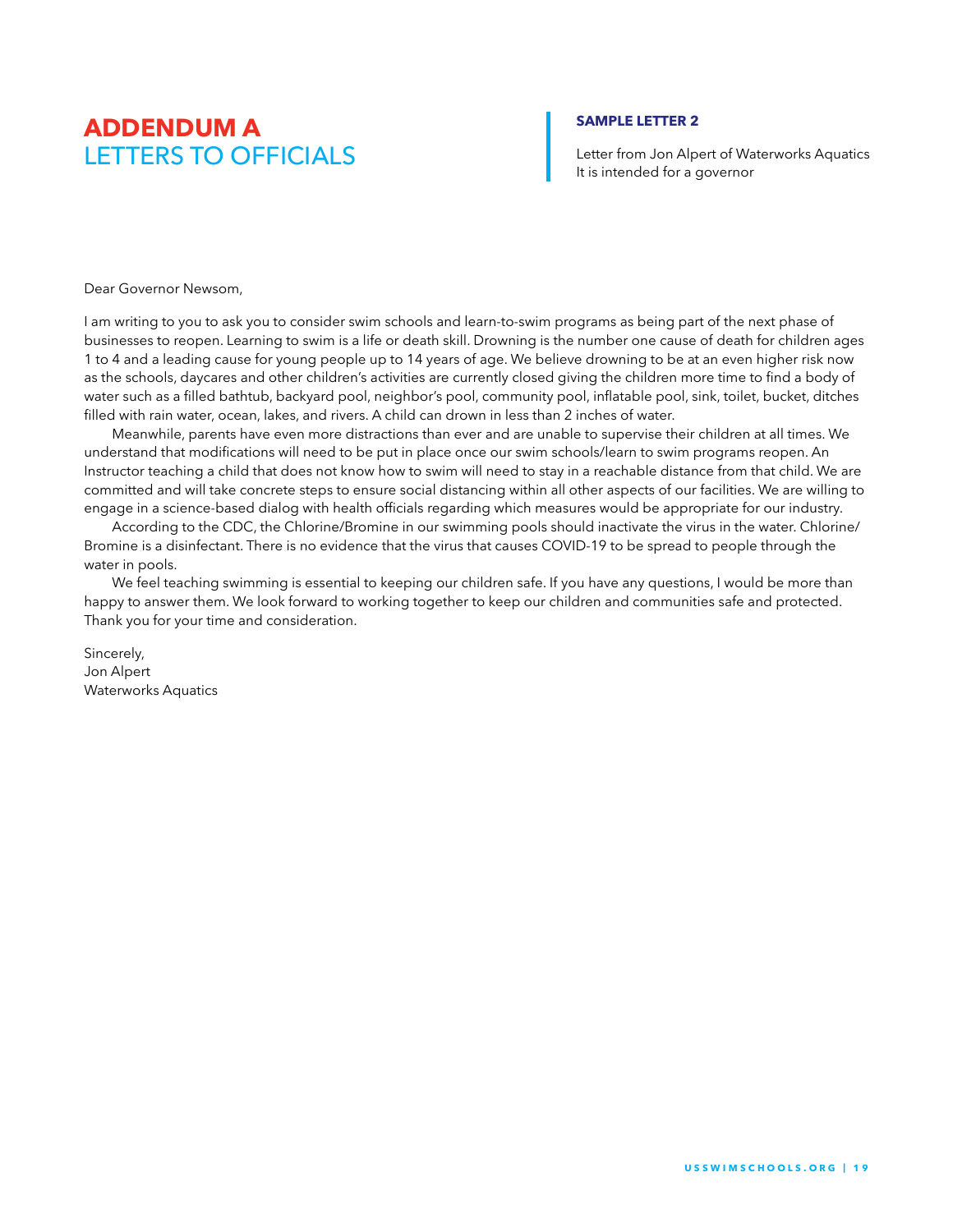### **SAMPLE LETTER 3**

Letter from USSSA to California Governor

April 29, 2020

Sincerely,

Dear Governor Newsom,

We are writing to ask you to consider the serious public health need to open swim schools and learn-to-swim programs in Phase 2 of businesses to reopen.

As you know, learning to swim is a life-or-death skill, essential for every child. Formal swim lessons between ages 1 and 4 can help reduce the risk of drowning by 88% according to a study conducted in 2015.<sup>1</sup> Drowning is the number one cause of death for children ages 1 to 4 and a leading cause for young people up to 14 years of age.<sup>2</sup> We believe drowning to be at an even higher risk now as the schools, daycares and other children's activities are currently closed. This gives children more time to find a body of water such as a backyard pool, neighbor's pool, community pool, inflatable pool, sink, toilet, filled bathtub, bucket, ditches filled with rain water, ocean, lakes, and rivers. A young child can drown in less than 2 inches of water.3

Meanwhile, parents have even more distractions than ever, including remote working while children are home and are unable to supervise their children at all times. Even before this pandemic, 9 out of 10 child related drowning deaths happened when a caregiver was supervising.<sup>4</sup> 69% of children who drowned were not expected to be at or in the pool, yet they were found in the water and 77% of drowning victims had been out of sight for less than five minutes.<sup>5</sup>

Private swim schools in Califonia educate over XXXX of children per week to learn to swim and unlike public pools, our programs are controlled learning environments. We understand that modifications will need to be put in place once swim schools/learn-to-swim programs reopen. While an instructor needs to stay within a reachable distance from a nonswimmer, we are committed to taking concrete steps to ensure social distancing within all other aspects of our facilities.

There is no way to teach water survival or swim skills remotely, and the health risk from COVID-19 in instructional settings should be very low. According to the CDC, the chlorine/bromine in our swimming pools should inactivate the virus in the water. Chlorine/bromine is a disinfectant. There is no evidence that the virus that causes COVID-19 can be spread to people through the water in pools. The industry is working to establish best practices, and we are willing to engage in a science-based dialogue with health officials regarding which measures would be appropriate for learn-to-swim programs.

As a fellow parent of young children, we hope you will agree that teaching swimming is essential to keeping our children safe. If you have any questions, we would be more than happy to answer them. We look forward to working together to reduce the risks to our children and communities. Thank you for your time and consideration.

| Sincerely,                            |                                       |                         |
|---------------------------------------|---------------------------------------|-------------------------|
| Lisa M. Zarda, CAE                    | Adam B. Katchmarchi, Ph.D., EMT-B     | Sabeena Hickman, CAE    |
| <b>Executive Director</b>             | <b>Executive Director</b>             | President & CEO         |
| United States Swim School Association | National Drowning Prevention Alliance | Pool & Hot Tub Alliance |
| Michelle Kavanaugh                    | Jim Spiers                            |                         |
| <b>Executive Director</b>             | President                             |                         |
| California Pool & Spa Association     | Stop Drowning Now                     |                         |
|                                       |                                       |                         |

1 Association Between Swimming Lessons and Drowning in Childhood, A Case-Control Study: Ruth Brenner, et al., 2015 https://www.ncbi.nlm.nih.gov/pmc/articles/PMC4151293/

2 https://www.aap.org/en-us/about-the-aap/aap-press-room/campaigns/drowning-prevention/Pages/default.aspx

3 https://downloads.aap.org/DOPA/Drowning-Prevention/is\_your\_baby\_crawling\_english.pdf

<sup>4</sup> Research from National SAFEKIDS campaign, https://www.cnn.com/2004/HEALTH/05/27/drowning/

5 Consumer Product Safety Commission (CPSC) https://www.momsteam.com/sports/swimming/safety/ grim-statistics-on-child-drownings